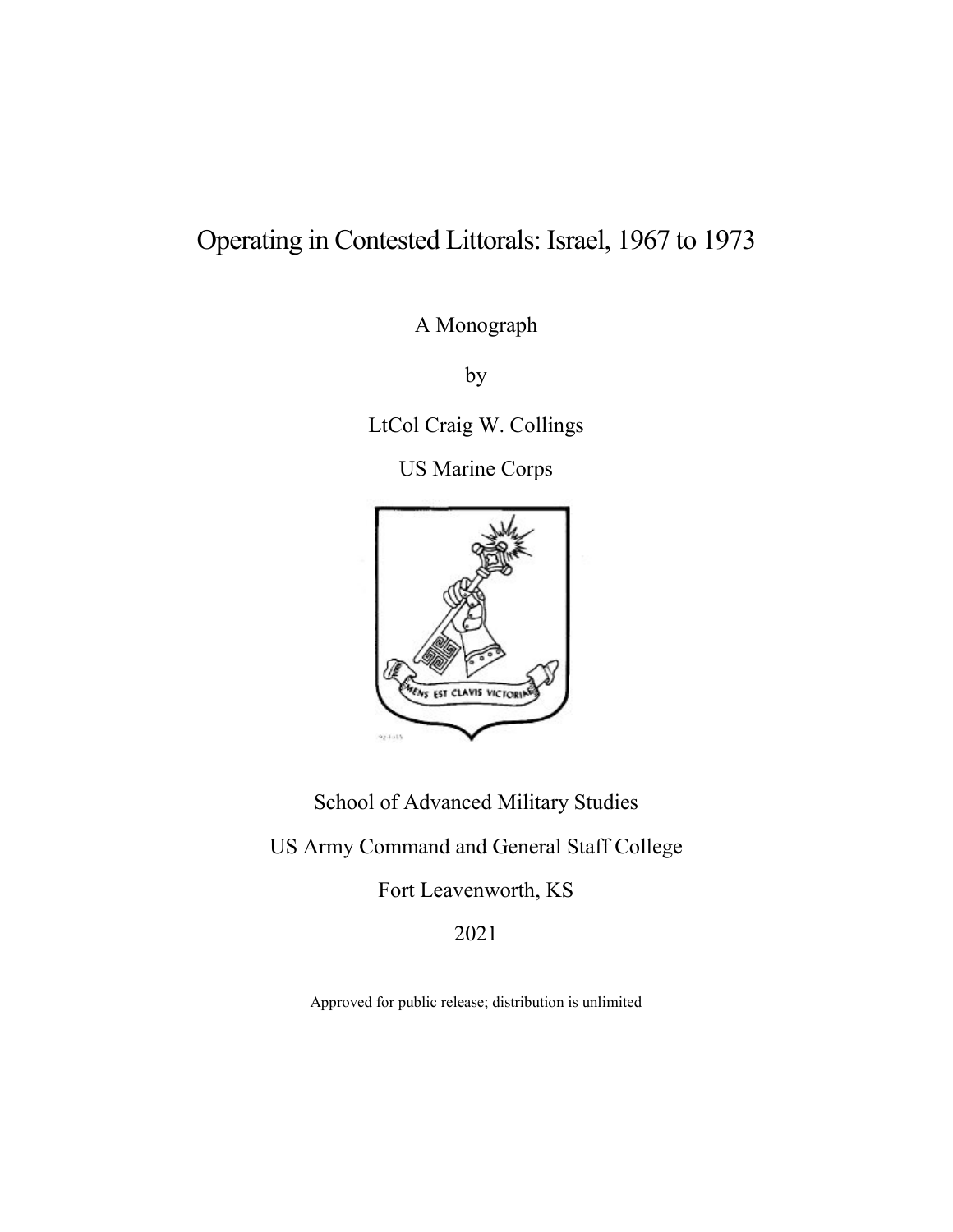$\mathsf I$ 

|                                                                                                                                                                                                                                                                                                                                                                                                                                                                                                                                                                                                                                                                                                                                                                                                                                                                                                                                                                                                                                                                                                                                                                                        | <b>REPORT DOCUMENTATION PAGE</b>                                                                                                     | Form Approved<br>OMB No. 0704-0188        |                                             |                                      |                                                         |  |
|----------------------------------------------------------------------------------------------------------------------------------------------------------------------------------------------------------------------------------------------------------------------------------------------------------------------------------------------------------------------------------------------------------------------------------------------------------------------------------------------------------------------------------------------------------------------------------------------------------------------------------------------------------------------------------------------------------------------------------------------------------------------------------------------------------------------------------------------------------------------------------------------------------------------------------------------------------------------------------------------------------------------------------------------------------------------------------------------------------------------------------------------------------------------------------------|--------------------------------------------------------------------------------------------------------------------------------------|-------------------------------------------|---------------------------------------------|--------------------------------------|---------------------------------------------------------|--|
| Public reporting burden for this collection of information is estimated to average 1 hour per response, including the time for reviewing instructions, searching existing data<br>sources, gathering and maintaining the data needed, and completing and reviewing this collection of information. Send comments regarding this burden estimate or any other<br>aspect of this collection of information, including suggestions for reducing this burden to Department of Defense, Washington Headquarters Services, Directorate for<br>Information Operations and Reports (0704-0188), 1215 Jefferson Davis Highway, Suite 1204, Arlington, VA 22202-4302. Respondents should be aware that notwithstanding<br>any other provision of law, no person shall be subject to any penalty for failing to comply with a collection of information if it does not display a currently valid OMB control<br>number. PLEASE DO NOT RETURN YOUR FORM TO THE ABOVE ADDRESS.                                                                                                                                                                                                                      |                                                                                                                                      |                                           |                                             |                                      |                                                         |  |
| 27 05 2021                                                                                                                                                                                                                                                                                                                                                                                                                                                                                                                                                                                                                                                                                                                                                                                                                                                                                                                                                                                                                                                                                                                                                                             | 1. REPORT DATE (DD-MM-YYYY)                                                                                                          |                                           | 2. REPORT TYPE<br><b>MASTER'S THESIS</b>    |                                      | 3. DATES COVERED (From - To)<br><b>JUNE 20-MAY 21</b>   |  |
| <b>4. TITLE AND SUBTITLE</b>                                                                                                                                                                                                                                                                                                                                                                                                                                                                                                                                                                                                                                                                                                                                                                                                                                                                                                                                                                                                                                                                                                                                                           |                                                                                                                                      |                                           |                                             |                                      | <b>5a. CONTRACT NUMBER</b>                              |  |
|                                                                                                                                                                                                                                                                                                                                                                                                                                                                                                                                                                                                                                                                                                                                                                                                                                                                                                                                                                                                                                                                                                                                                                                        | Operating in Contested Littorals: Israel, 1967 to 1973                                                                               |                                           |                                             |                                      |                                                         |  |
|                                                                                                                                                                                                                                                                                                                                                                                                                                                                                                                                                                                                                                                                                                                                                                                                                                                                                                                                                                                                                                                                                                                                                                                        |                                                                                                                                      |                                           |                                             |                                      | <b>5b. GRANT NUMBER</b>                                 |  |
|                                                                                                                                                                                                                                                                                                                                                                                                                                                                                                                                                                                                                                                                                                                                                                                                                                                                                                                                                                                                                                                                                                                                                                                        |                                                                                                                                      |                                           |                                             |                                      | <b>5c. PROGRAM ELEMENT NUMBER</b>                       |  |
| 6. AUTHOR(S)                                                                                                                                                                                                                                                                                                                                                                                                                                                                                                                                                                                                                                                                                                                                                                                                                                                                                                                                                                                                                                                                                                                                                                           |                                                                                                                                      |                                           |                                             |                                      | <b>5d. PROJECT NUMBER</b>                               |  |
|                                                                                                                                                                                                                                                                                                                                                                                                                                                                                                                                                                                                                                                                                                                                                                                                                                                                                                                                                                                                                                                                                                                                                                                        | LtCol Craig W. Collings, USMC                                                                                                        |                                           |                                             |                                      |                                                         |  |
|                                                                                                                                                                                                                                                                                                                                                                                                                                                                                                                                                                                                                                                                                                                                                                                                                                                                                                                                                                                                                                                                                                                                                                                        |                                                                                                                                      |                                           |                                             |                                      | <b>5e. TASK NUMBER</b>                                  |  |
|                                                                                                                                                                                                                                                                                                                                                                                                                                                                                                                                                                                                                                                                                                                                                                                                                                                                                                                                                                                                                                                                                                                                                                                        |                                                                                                                                      |                                           |                                             |                                      | <b>5f. WORK UNIT NUMBER</b>                             |  |
| ATTN: ATZL-SWD-GD                                                                                                                                                                                                                                                                                                                                                                                                                                                                                                                                                                                                                                                                                                                                                                                                                                                                                                                                                                                                                                                                                                                                                                      | 7. PERFORMING ORGANIZATION NAME(S) AND ADDRESS(ES)<br>U.S. Army Command and General Staff College<br>Fort Leavenworth, KS 66027-2301 | 8. PERFORMING ORG REPORT<br><b>NUMBER</b> |                                             |                                      |                                                         |  |
|                                                                                                                                                                                                                                                                                                                                                                                                                                                                                                                                                                                                                                                                                                                                                                                                                                                                                                                                                                                                                                                                                                                                                                                        |                                                                                                                                      |                                           |                                             |                                      | <b>10. SPONSOR/MONITOR'S</b>                            |  |
| 9. SPONSORING / MONITORING AGENCY NAME(S) AND ADDRESS(ES)<br>ADVANCED MILITARY STUDIES PROGRAM                                                                                                                                                                                                                                                                                                                                                                                                                                                                                                                                                                                                                                                                                                                                                                                                                                                                                                                                                                                                                                                                                         |                                                                                                                                      |                                           |                                             |                                      | <b>ACRONYM(S)</b>                                       |  |
|                                                                                                                                                                                                                                                                                                                                                                                                                                                                                                                                                                                                                                                                                                                                                                                                                                                                                                                                                                                                                                                                                                                                                                                        |                                                                                                                                      |                                           |                                             |                                      | <b>11. SPONSOR/MONITOR'S REPORT</b><br><b>NUMBER(S)</b> |  |
| <b>12. DISTRIBUTION / AVAILABILITY STATEMENT</b><br>Approved for Public Release; Distribution is Unlimited                                                                                                                                                                                                                                                                                                                                                                                                                                                                                                                                                                                                                                                                                                                                                                                                                                                                                                                                                                                                                                                                             |                                                                                                                                      |                                           |                                             |                                      |                                                         |  |
| <b>13. SUPPLEMENTARY NOTES</b>                                                                                                                                                                                                                                                                                                                                                                                                                                                                                                                                                                                                                                                                                                                                                                                                                                                                                                                                                                                                                                                                                                                                                         |                                                                                                                                      |                                           |                                             |                                      |                                                         |  |
| <b>14. ABSTRACT</b><br>In 2019, the US Marine Corps published planning guidance that identified contested littorals as a<br>future focal point for the service and the development of concepts and integration with the joint force.<br>The shift away from large-scale joint forcible entry with sustained operations inland and towards flexible<br>force employment in contested littorals requires a reexamination of history for examples of maritime<br>operations in similar operating environments. The experiences of Israel between 1967 and 1973,<br>including the War of Attrition and the 1973 War, offer insight into successful and sustained operations<br>within maritime A2AD environments. The War of Attrition case study provides context to operating<br>within contested littorals during limited or low-intensity conflict. The case of the 1973 War allows an<br>examination of maritime operations in contested environments during large-scale conflict. Both case<br>studies supply the modern US Marine Corps with a valuable historical perspective for the successful<br>penetration of A2AD systems in the pursuit of establishing operational access. |                                                                                                                                      |                                           |                                             |                                      |                                                         |  |
| <b>15. SUBJECT TERMS</b><br>A2AD, Littorals, Israel, War of Attrition, 1973 War                                                                                                                                                                                                                                                                                                                                                                                                                                                                                                                                                                                                                                                                                                                                                                                                                                                                                                                                                                                                                                                                                                        |                                                                                                                                      |                                           |                                             |                                      |                                                         |  |
|                                                                                                                                                                                                                                                                                                                                                                                                                                                                                                                                                                                                                                                                                                                                                                                                                                                                                                                                                                                                                                                                                                                                                                                        |                                                                                                                                      |                                           |                                             |                                      |                                                         |  |
| <b>16. SECURITY CLASSIFICATION OF:</b>                                                                                                                                                                                                                                                                                                                                                                                                                                                                                                                                                                                                                                                                                                                                                                                                                                                                                                                                                                                                                                                                                                                                                 |                                                                                                                                      |                                           | <b>17. LIMITATION</b><br><b>OF ABSTRACT</b> | <b>18. NUMBER</b><br><b>OF PAGES</b> | 19a. NAME OF RESPONSIBLE PERSON                         |  |
|                                                                                                                                                                                                                                                                                                                                                                                                                                                                                                                                                                                                                                                                                                                                                                                                                                                                                                                                                                                                                                                                                                                                                                                        |                                                                                                                                      |                                           |                                             |                                      | LtCol Craig W. Collings                                 |  |
| a. REPORT                                                                                                                                                                                                                                                                                                                                                                                                                                                                                                                                                                                                                                                                                                                                                                                                                                                                                                                                                                                                                                                                                                                                                                              | <b>b. ABSTRACT</b>                                                                                                                   | c. THIS PAGE                              |                                             | 32                                   | 19b. PHONE NUMBER (include area code)                   |  |
| (U)                                                                                                                                                                                                                                                                                                                                                                                                                                                                                                                                                                                                                                                                                                                                                                                                                                                                                                                                                                                                                                                                                                                                                                                    | (U)                                                                                                                                  | (U)                                       | (U)                                         |                                      | 913 758-3300<br>Standard Form 298 (Rev. 8-98)           |  |

**Standard Form 298 (Rev. 8-98) Prescribed by ANSI Std. Z39.18**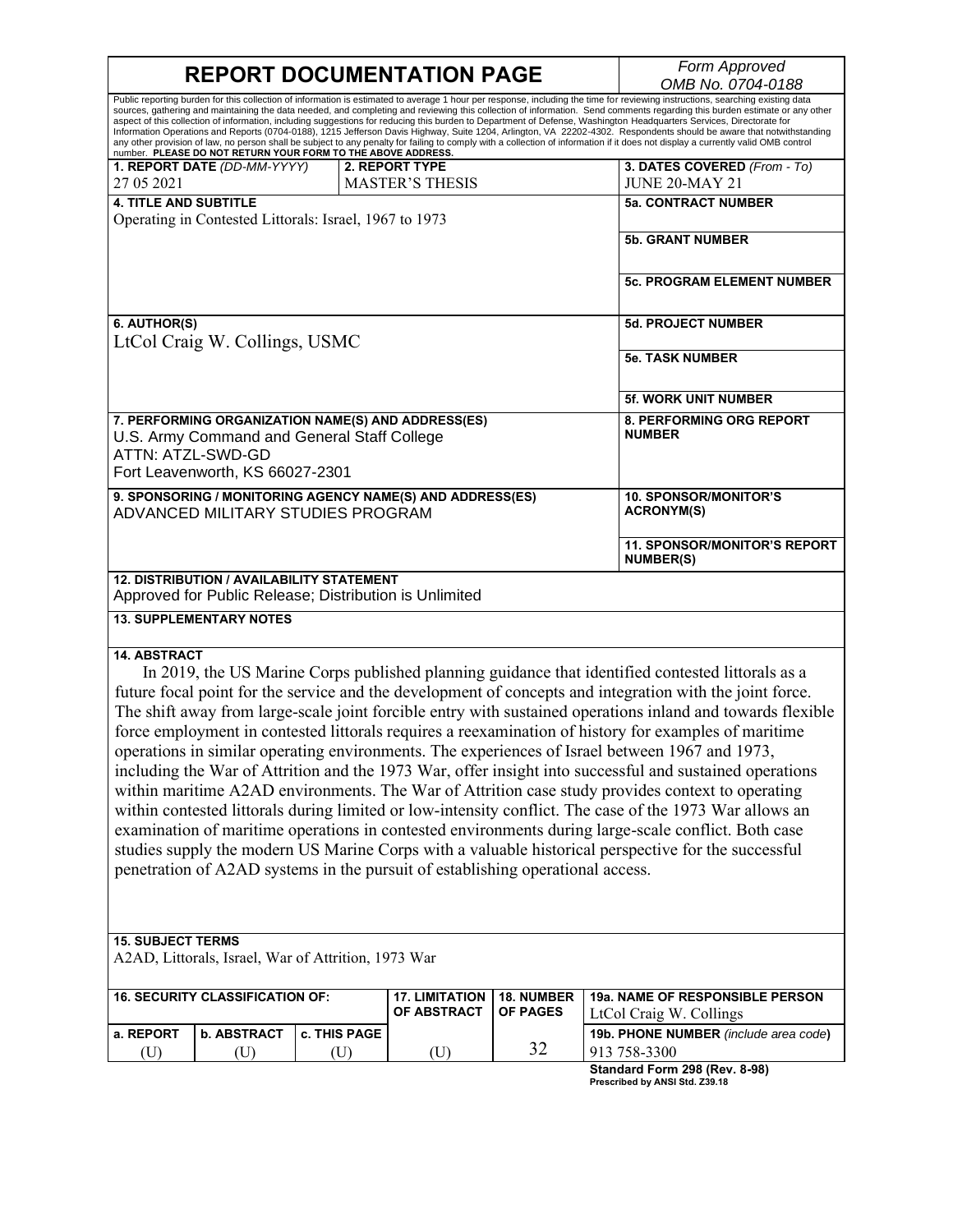# Monograph Approval Page

Name of Candidate: LtCol Craig W. Collings

Monograph Title: Operating in Contested Littorals: Israel, 1967 to 1973

Approved by:

\_\_\_\_\_\_\_//signed/17 March 21/JAS//\_\_\_\_\_\_, Monograph Director Jacob Stoil, PhD

 $\frac{1}{\sqrt{2}}$  //signed/30 MAR 21/MJY//  $\qquad \qquad$ , Seminar Leader Matthew J. Yandura, COL

//signed/10 May 21/BAP , Director, School of Advanced Military Studies Brian A. Payne, COL

Accepted this 20th day of May 2021 by:

\_\_\_\_\_\_\_\_\_\_\_\_\_\_\_\_\_\_\_\_\_\_\_\_\_\_\_\_\_\_, Assistant Dean of Academics for Degree Programs Dale F. Spurlin, PhD and Research, CGSC

The opinions and conclusions expressed herein are those of the student author and do not necessarily represent the views of the US Army Command and General Staff College or any other government agency. (References to this study should include the foregoing statement.)

Fair use determination or copyright permission has been obtained for the inclusion of pictures, maps, graphics, and any other works incorporated into this manuscript. A work of the US government is not subject to copyright, however further publication or sale of copyrighted images is not permissible.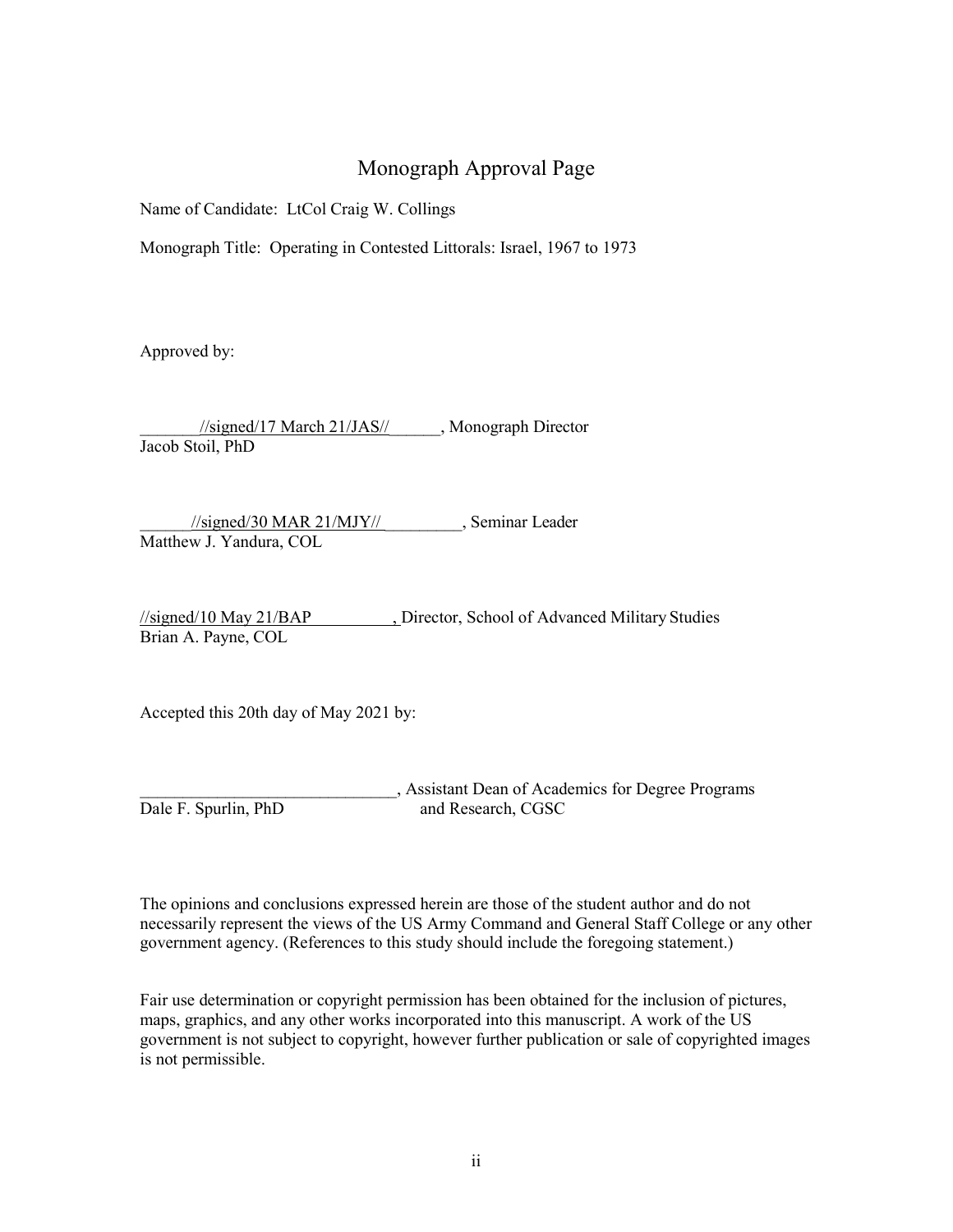# Abstract

Operating in Contested Littorals: Israel, 1967 to 1973, by LtCol Craig W. Collings, 38 pages.

In 2019, the US Marine Corps published planning guidance that identified contested littorals as a future focal point for the service and the development of concepts and integration with the joint force. The shift away from large-scale joint forcible entry with sustained operations inland and towards flexible force employment in contested littorals requires a reexamination of history for examples of maritime operations in similar operating environments. The experiences of Israel between 1967 and 1973, including the War of Attrition and the 1973 War, offer insight into successful and sustained operations within maritime A2AD environments. The War of Attrition case study provides context to operating within contested littorals during limited or low-intensity conflict. The case of the 1973 War allows an examination of maritime operations in contested environments during large-scale conflict. Both case studies supply the modern US Marine Corps with a valuable historical perspective for the successful penetration of A2AD systems in the pursuit of establishing operational access.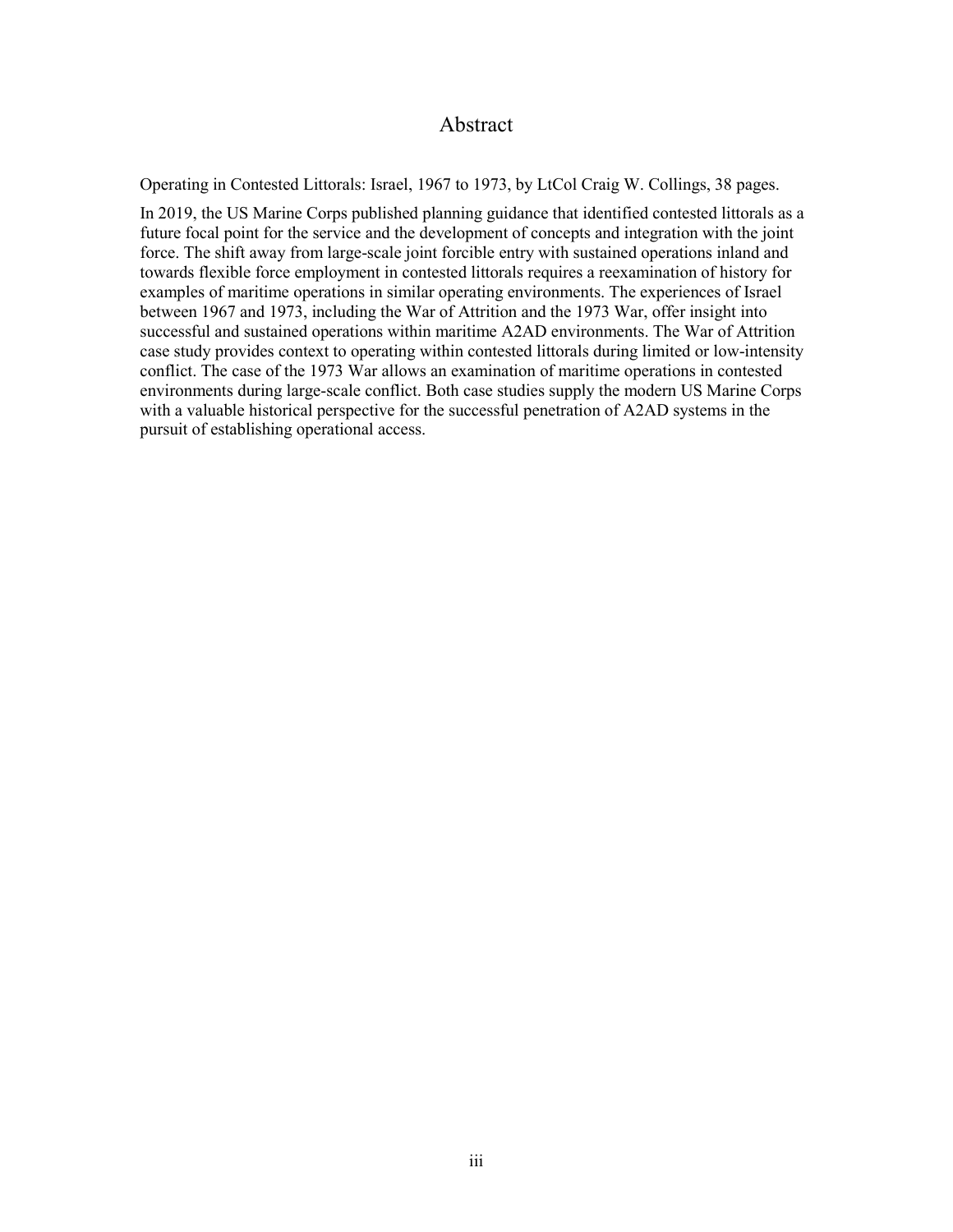# Contents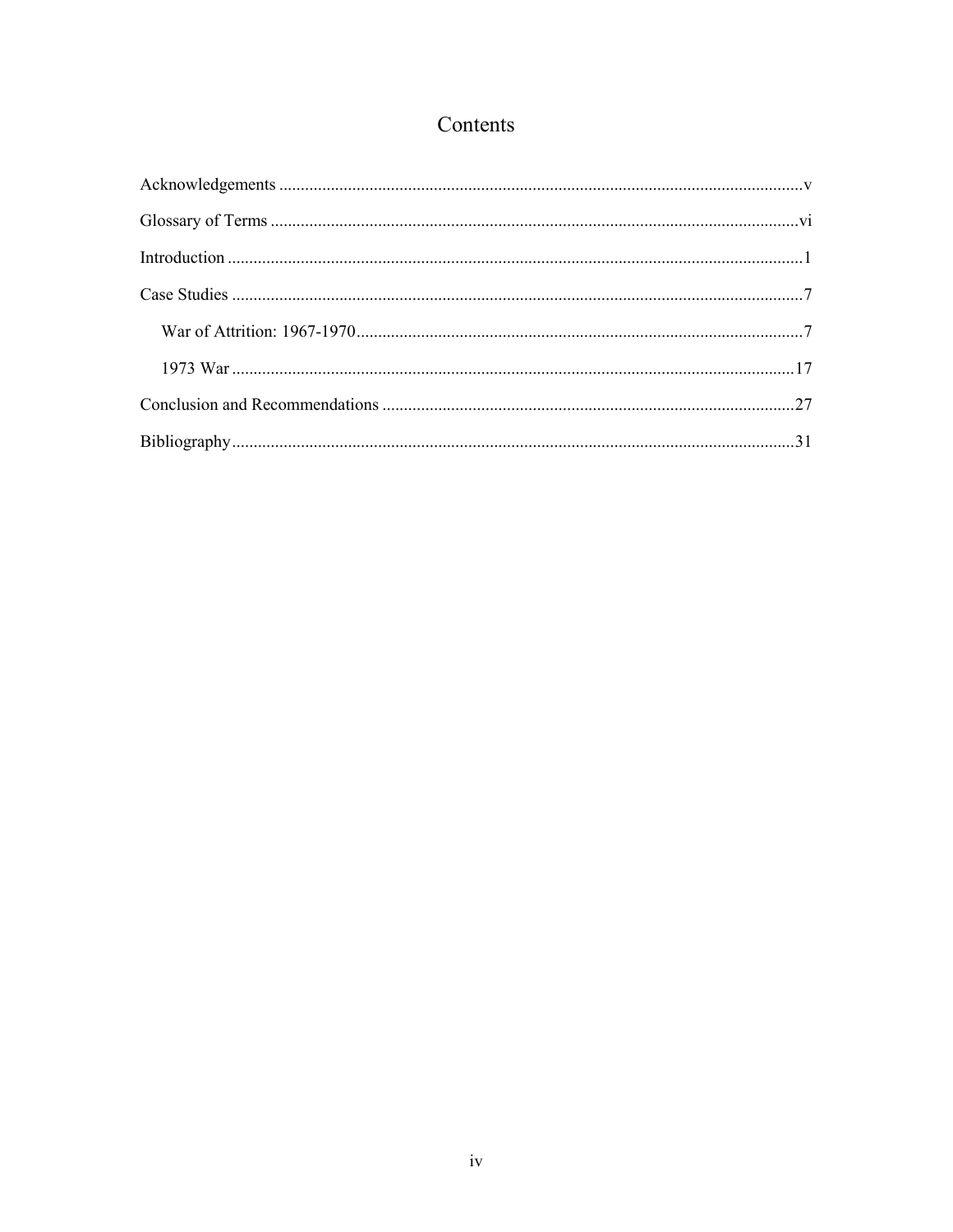# Acknowledgements

<span id="page-5-0"></span>I would like to thank my wife, Libby, for her patience with me over the past year. Your support and encouragement were never more appreciated, and you shouldered the extra burdens with grace. I would also like to thank Dr. Jacob Stoil for his insight and guidance throughout the monograph process. I enjoyed the discourse on various subjects and the deep dive into a fascinating period of history. To Colonel Matt Yandura, thank you for the demonstration of leadership and professionalism every day. Your passion for teaching played a significant role in my experience in the Advanced Military Studies Program. Thank you to the extended staff and faculty at the School of Advanced Military Studies for your collective wisdom and desire to shape another generation of leaders. Finally, I would like to thank Seminar Three for a truly remarkable year.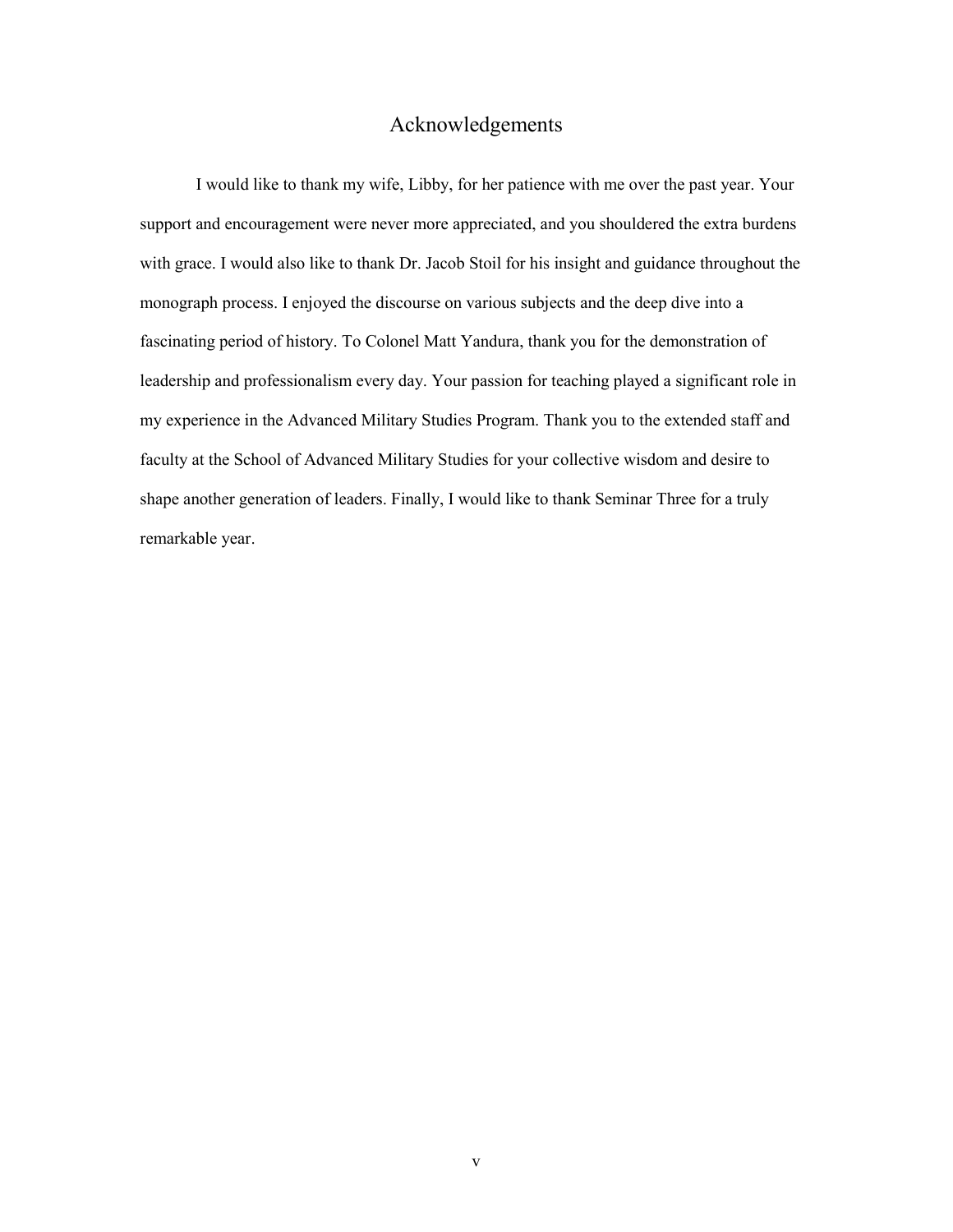# Glossary of Terms

<span id="page-6-0"></span>

| A <sub>2</sub> A <sub>D</sub> | Anti-access, area denial                                                    |
|-------------------------------|-----------------------------------------------------------------------------|
| <b>EABO</b>                   | <b>Expeditionary Advanced Base Operations</b>                               |
| ECM                           | Electronic countermeasure                                                   |
| <b>EMS</b>                    | Electromagnetic spectrum                                                    |
| <b>ESM</b>                    | Electronic support measure                                                  |
| Gabriel                       | Israeli guided anti-ship missile                                            |
| IAF                           | Israeli Air Force                                                           |
| IDF                           | Israeli Defense Force                                                       |
| <b>INS</b>                    | Israeli Naval Service                                                       |
| <b>JOAC</b>                   | Joint Operational Access Concept                                            |
| Komar                         | Soviet class of missile boat, 70 tons                                       |
| LOCE                          | <b>Littoral Operations in Contested Environments</b>                        |
| Osa                           | Soviet class of missile boat, 240 tons                                      |
| Reshef                        | Israeli class of missile boat, 450 tons                                     |
| Saar                          | Israeli class of missile boat, 250 tons                                     |
| <b>SAM</b>                    | Surface to air missile                                                      |
|                               | Sayeret Matkal Principle direct-action special operations unit in Israel    |
| Scud                          | Tactical ballistic surface to surface missile developed by the Soviet Union |
| Shayetet 13                   | Israeli naval commando force                                                |
| <b>Styx</b>                   | Soviet anti-ship missile                                                    |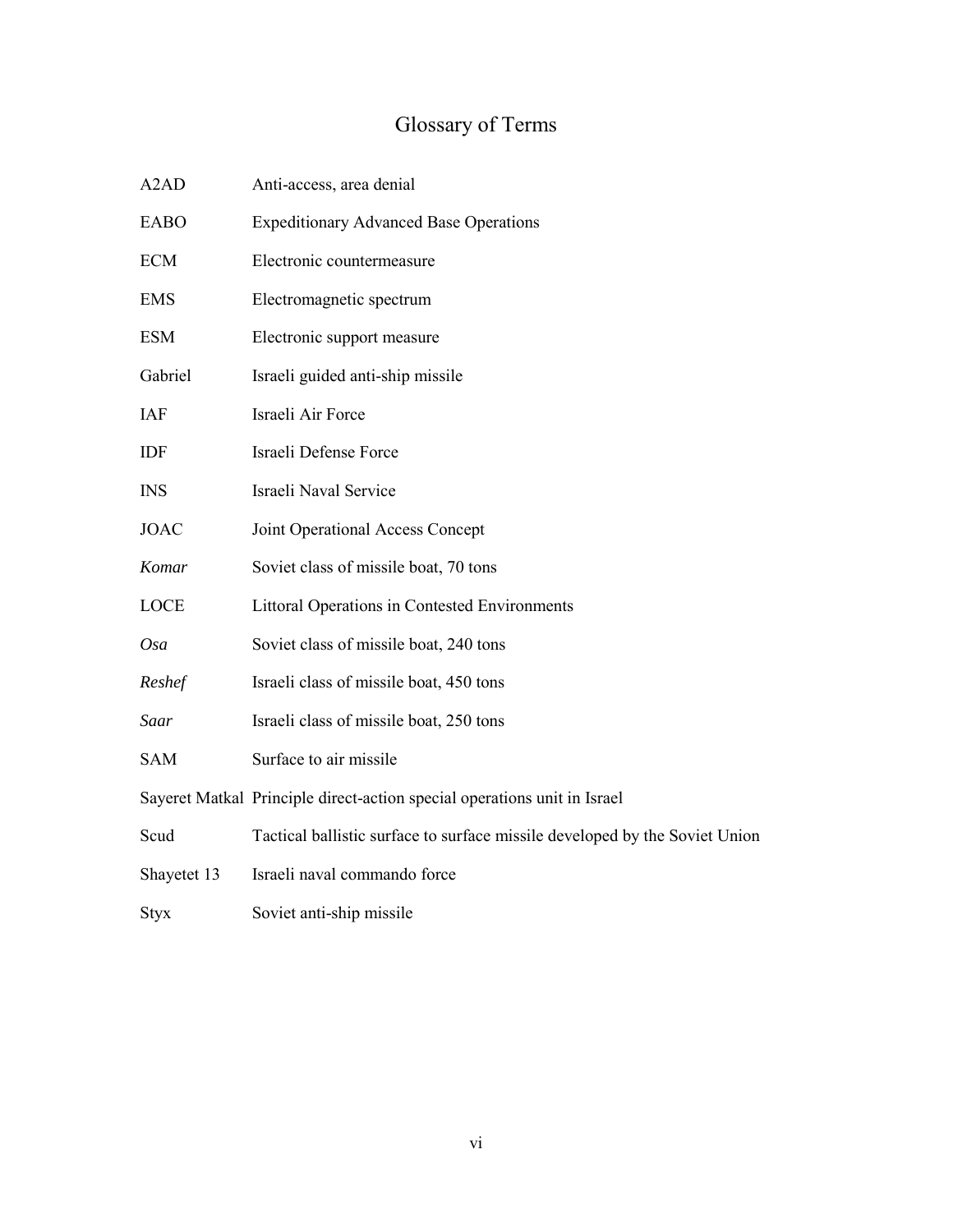# Introduction

#### <span id="page-7-0"></span>Background and Problem

In July 2019, General David Berger, Commandant of the US Marine Corps, published his planning guidance, identifying contested maritime spaces and support to naval operations as capstone operating concepts. In his guidance, he indicated that looking to the future, the prevalence of contested spaces within the littorals requires a corresponding ability within the US Marine Corps to penetrate anti-access, area-denial (A2AD) systems.<sup>1</sup> His guidance initiated a series of high-profile changes within the US Marine Corps, including the divestment of all tank formations and the creation of a Marine Littoral Regiment.

This dramatic shift in force design looks to align the future capabilities of the service with the increased emphasis of the National Security Strategy and the National Defense Strategy on operating within A2AD zones of the Indo-Pacific region.<sup>2</sup> Operating within A2AD environments, limiting operations to littoral regions, and directly supporting naval objectives from the land requires a change in paradigms, away from large-scale joint forcible entry and sustained operations inland, and towards flexible force employment in contested littorals against peer adversaries. Despite the service-level recognition of a new paradigm, successfully operating within A2AD littorals remains a problem for operational level commanders. Given the shift, the US Navy and Marine Corps may benefit from incorporating lessons based on the past experiences of militaries operating in similar conditions.

An examination of Israel's maritime efforts between 1967 and 1973 offers operational level insight for the US Marine Corps due to several historical parallels. Regionally, proxy

<sup>&</sup>lt;sup>1</sup> David H. Berger, "Commandant's Planning Guidance: 38th Commandant of the Marine Corps" (Washington, DC, July 2019).

<sup>2</sup> White House, "National Security Strategy" (Washington, DC, 2017); US Department of Defense, "Summary of the 2018 National Defense Strategy of the United States of America" (Washington, DC, 2018).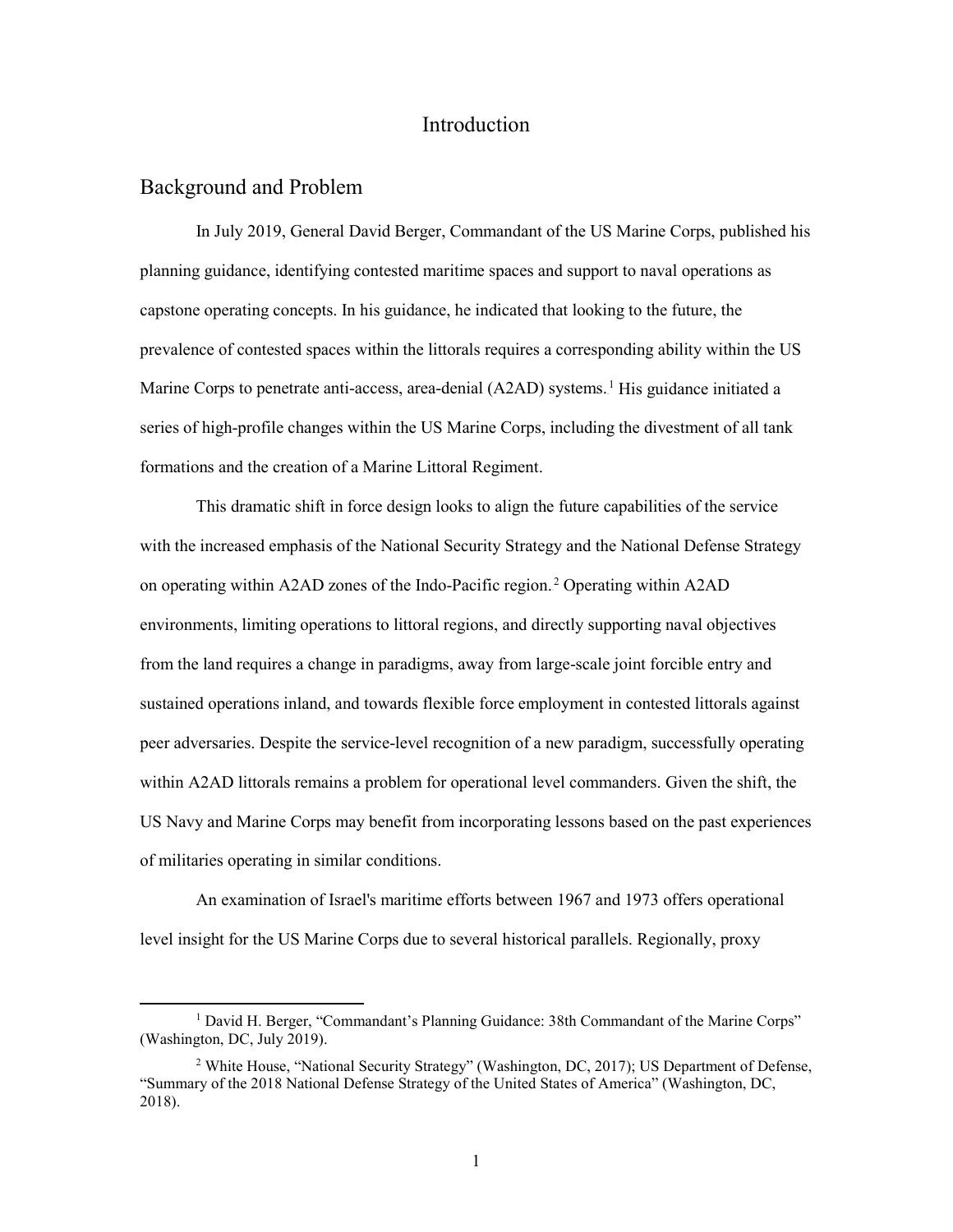competition between the Soviet Union and the United States forced the Israeli Naval Service (INS), in conjunction with the broader Israeli Defense Force (IDF), to operate within an adversary A2AD system. In the Indo-Pacific region, the US Marine Corps faces a similar proliferation of A2AD assets and a related requirement to penetrate the contested space at the operational level. For Israel, the destruction of the *Eilat*, a Second World War destroyer purchased from the British and the INS flagship, punctuated the relative weakness and unpreparedness of the naval service in relation to other regional powers. Similarly, the US Marine Corps is equally unprepared for operations in contested littorals, with a service designed for large-scale land operations supported by a predominantly blue-water navy. For Israel, the balance of power shifted with the employment of a naval force designed around a modern missile boat equipped with revolutionary electronic warfare technology. A similar shift began within the US Marine Corps when the Commandant initiated the reorganization of the force and challenged the service to develop an operational level linkage to the new strategic direction. Given the prevalence of A2AD in the Indo-Pacific and an operational necessity to conduct littoral operations in capstone concepts, the US Marine Corps can leverage the Israeli experience from 1967 to 1973 as it contemplates its future.

#### Significance

Much like the INS in 1970, the US Marine Corps is pursuing future maritime concepts with a service more suitable for sustained operations inland. The employment of multi-domain capabilities within the Israeli military directly contributed to the successful penetration and exploitation of a peer A2AD system. A similar operational approach can provide US Navy and Marine Corps planners with valuable insight into the requirements of successful littoral operations within A2AD environments. Between 1967 and 1970, Israel fought a low-intensity conflict with Egypt that challenged existing offensive paradigms and introduced a more sophisticated and integrated A2AD environment. During the 1973 War, Israel faced peer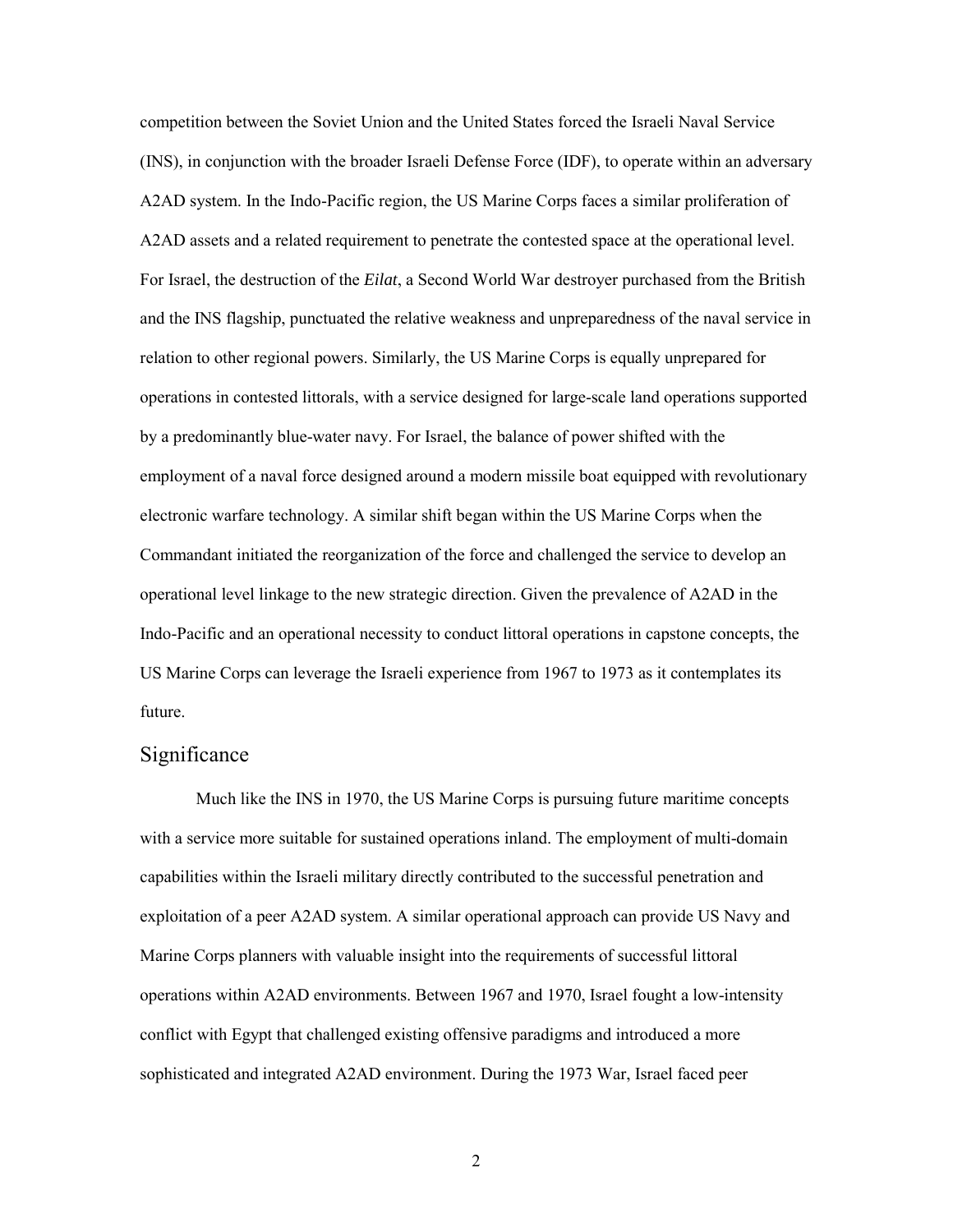adversaries in large-scale conflict with asymmetric technologies on land that threatened the dominant role of aviation and armor. At sea, Egypt and Syria, armed with the latest Soviet missile systems, threatened Israeli access to the maritime domain. To overcome and operate within the contested maritime space, Israel developed an approach that integrated land, maritime, and air domains through a campaign of raids that supported operations throughout the electromagnetic spectrum. The close coordination of naval forces, including littoral patrol ships, naval commandos, amphibious landing ships, and aircraft, all supported the overall Israeli objectives of assuring maritime access, sea control, and creating windows of opportunity for future operations. Within the Indo-Pacific region, the US Marine Corps requires a similar operational capability to penetrate contested littorals successfully. As the United States, in general, and the US Marine Corps specifically, looks towards operating within the Pacific littorals, the past offers insight into planning multi-domain operations within the increasingly contested maritime domain. The destruction of their largest capital ship in 1967 provided the INS and IDF with the impetus to make the necessary changes required to operate within A2AD environments. By learning from history, the US Marine Corps can avoid the cost of such an expensive lesson.

## Definitions

Littorals and A2AD environments are interconnected concepts. Joint Publication 3-32 defines littoral regions as part of the operational environment consisting of seaward and landward segments. The seaward segment of the littoral region includes "the area from the shore to the open ocean, which must be controlled to support operations ashore"; the landward segment includes "the area inland from the shore that can be supported and defended directly from the sea."<sup>3</sup> In addition to the seaward and landward segments, the joint US Marine Corps and Navy concept *Littoral Operations in a Contested Environment* identified airspace, cyberspace, and the

 <sup>3</sup> US Department of Defense, Joint Staff, Joint Publication (JP) 3-32*, Command and Control for Joint Maritime Operations* (Washington, DC: Government Publishing Office, 2013), I-6.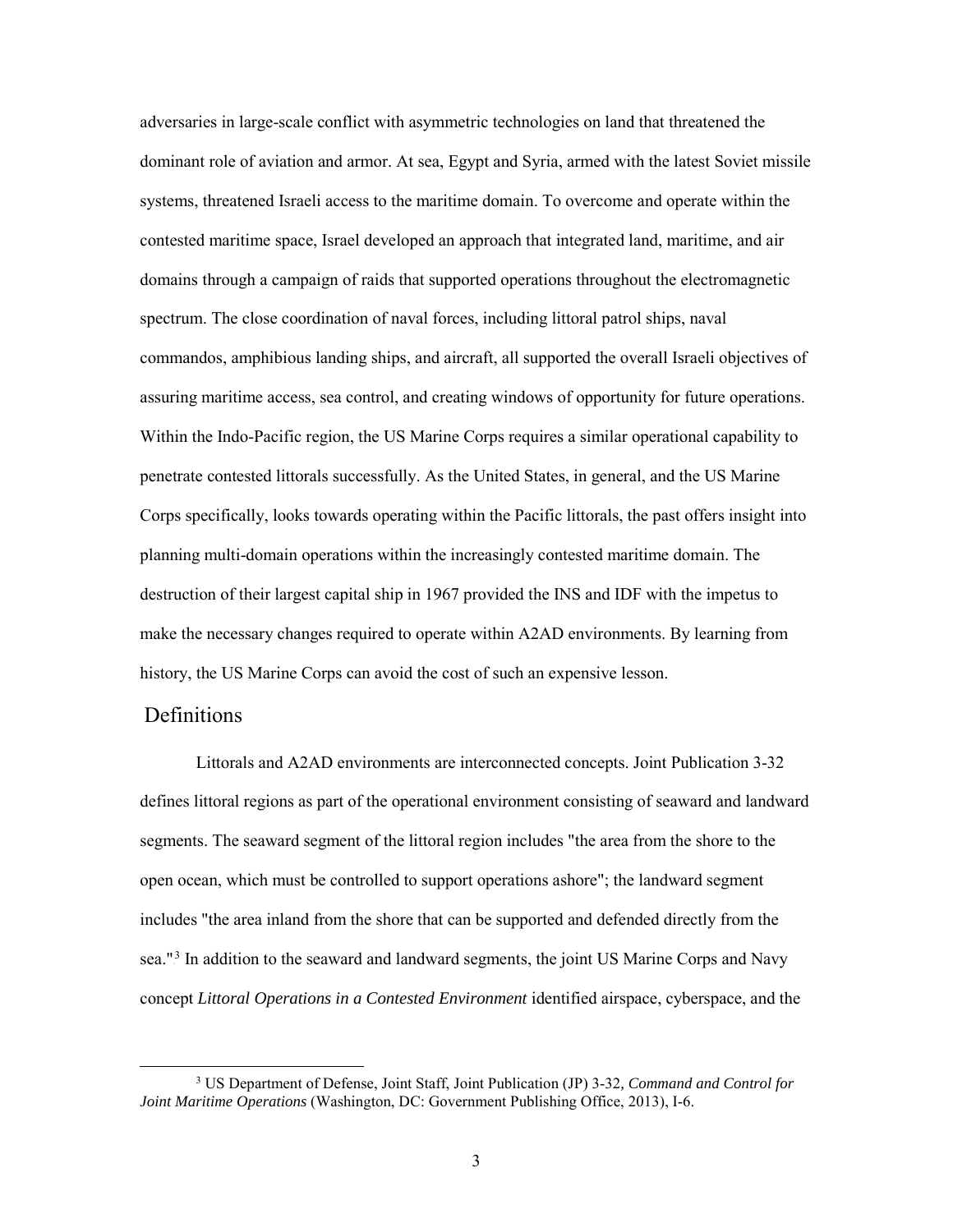electromagnetic spectrum (EMS) as the "five dimensions" of littorals.<sup>4</sup> Based on modern maritime power projection capabilities, littoral regions encompass approximately 95 percent of the global population and 60 percent of the most significant urban areas.<sup>5</sup> Dr. Milan Vego, professor of joint military operations at the US Naval War College, expands on this definition by addressing the complexity added by "enclosed" and "semi-enclosed" seas. Landmasses surround enclosed seas, such as the Baltic and Mediterranean Seas, except for a strait or narrow. Semienclosed seas, such as the Red Sea and the North Sea, are typically adjacent to a continent and connected to an ocean by straits or narrows.<sup>6</sup> Enclosed and semi-enclosed seas limit the effectiveness of larger naval vessels, degrade electronic sensors due to increased clutter, and allow for more integration of land-based defensive and offensive systems into the A2AD  $environment.<sup>7</sup>$ 

According to the Joint Operational Access Concept (JOAC), anti-access "refers to those capabilities, usually long-range, designed to prevent an opposing force from entering an operational area."<sup>8</sup> Area-denial typically includes shorter-range capabilities that limit freedom of action within the operational area.<sup>9</sup> Littoral regions add further complexity to A2AD environments and could increase the effectiveness and integration of smaller naval vessels and fast attack craft, land-based artillery, missiles, aircraft, submarines, mines, and a wide array of integrated ground and space-based radar and other detection systems.<sup>10</sup> Anti-access and areadenial systems create a multi-domain problem for the joint force requiring cross-domain synergy

 <sup>4</sup> US Marine Corps, *Littoral Operations in a Contested Environment: Unclassified Edition* (Washington, DC: Government Publishing Office, 2017), 9.

<sup>5</sup> Milan Vego, "On Littoral Warfare," *Naval War College Review* 68, no. 2 (2015): 2.

 $6$  Ibid., 4.

<sup>7</sup> Ibid, 34–42.

<sup>8</sup> US Department of Defense, Joint Staff, *The Joint Operational Access Concept (JOAC)* (Washington, DC: Government Printing Office, 2012), 6.

 $9$  Ibid., 6.

<sup>&</sup>lt;sup>10</sup> Vego, "On Littoral Warfare," 3.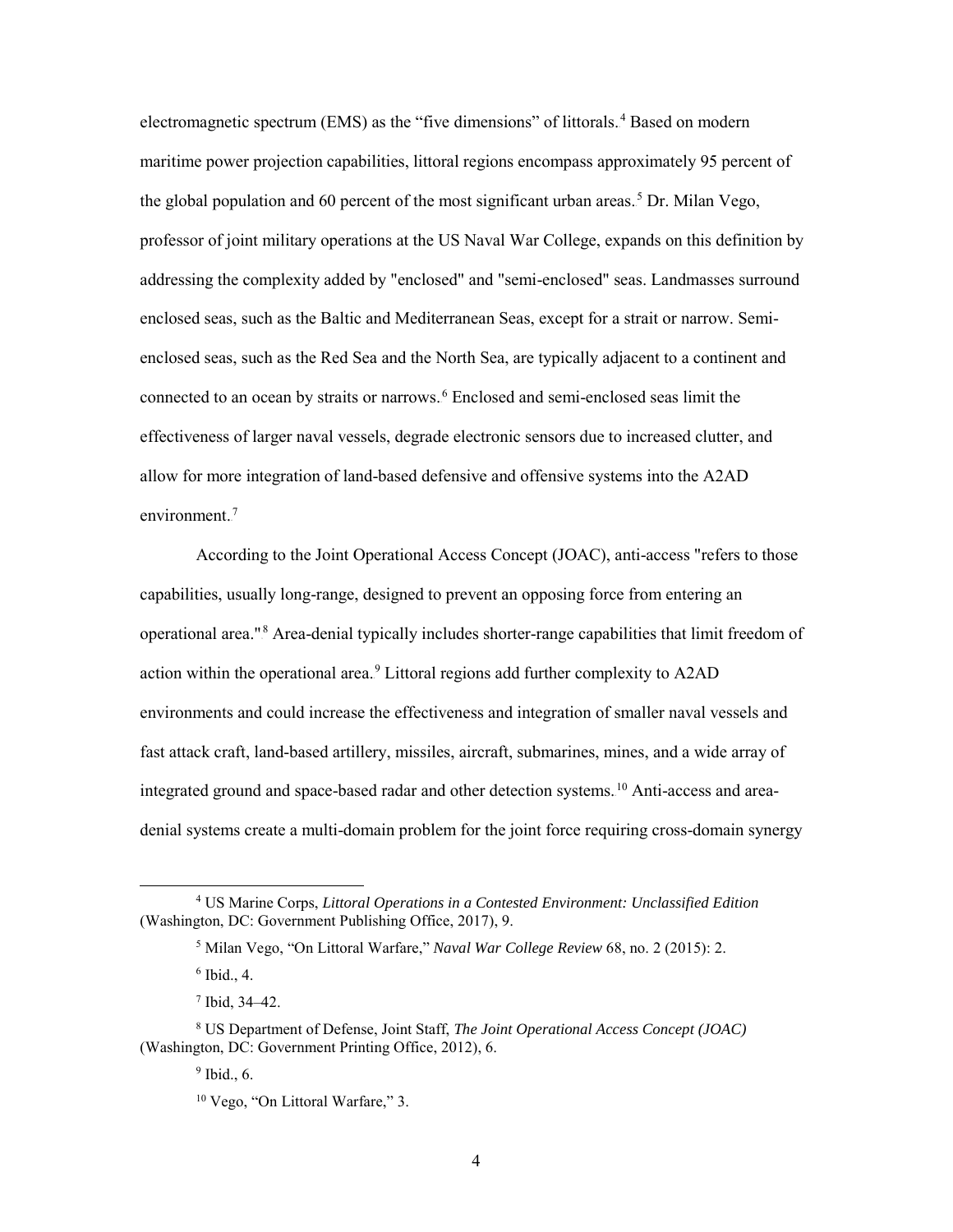to achieve operational access. The JOAC defines operational access as "the ability to project military force into an operational area with sufficient freedom of action to accomplish the mission."<sup>11</sup> In the future operating environment, the projection of force into a littoral A2AD environment will require foresight and the development of a multi-domain operational approach that includes cross-domain synergy from the joint force.

#### Hypothesis

The Israeli experience from 1967 to 1973 provides the US military with an example of a multi-domain maritime force penetrating a peer adversary A2AD system to achieve operational access in both low and high-intensity conflict. The case studies show that penetration of an A2AD system is possible through a coordinated raid campaign, where maneuver forces target specific portions of the system to destroy, degrade or remove equipment for intelligence exploitation, with the overall aim to create windows of opportunity for later operations. In this context, maneuver forces, such as the US Marine Corps, conduct operations supporting the exploitation of the electromagnetic spectrum rather than manipulating the EMS to support the maneuver force. In the low-intensity War of Attrition, Israel conducted a series of small-scale raids to create gaps in the A2AD network and gather intelligence on Egyptian and Soviet radar technology. Each raid created a limited window of opportunity for the subsequent raid or penetration of the system. Israel used a similar operational approach on a larger scale during the 1973 War. Israel's ability to protect the force within the electromagnetic environment while penetrating adversary A2AD envelopes contributed directly to the accomplishment of larger operational and strategic objectives.

## Research Methodology

Through a comparative case study framework, the selected cases will examine relevant events between the War of Attrition and the 1973 War, with the intent to discover and explore

 <sup>11</sup> US Joint Staff, *The Joint Operational Access Concept (JOAC)*, 1.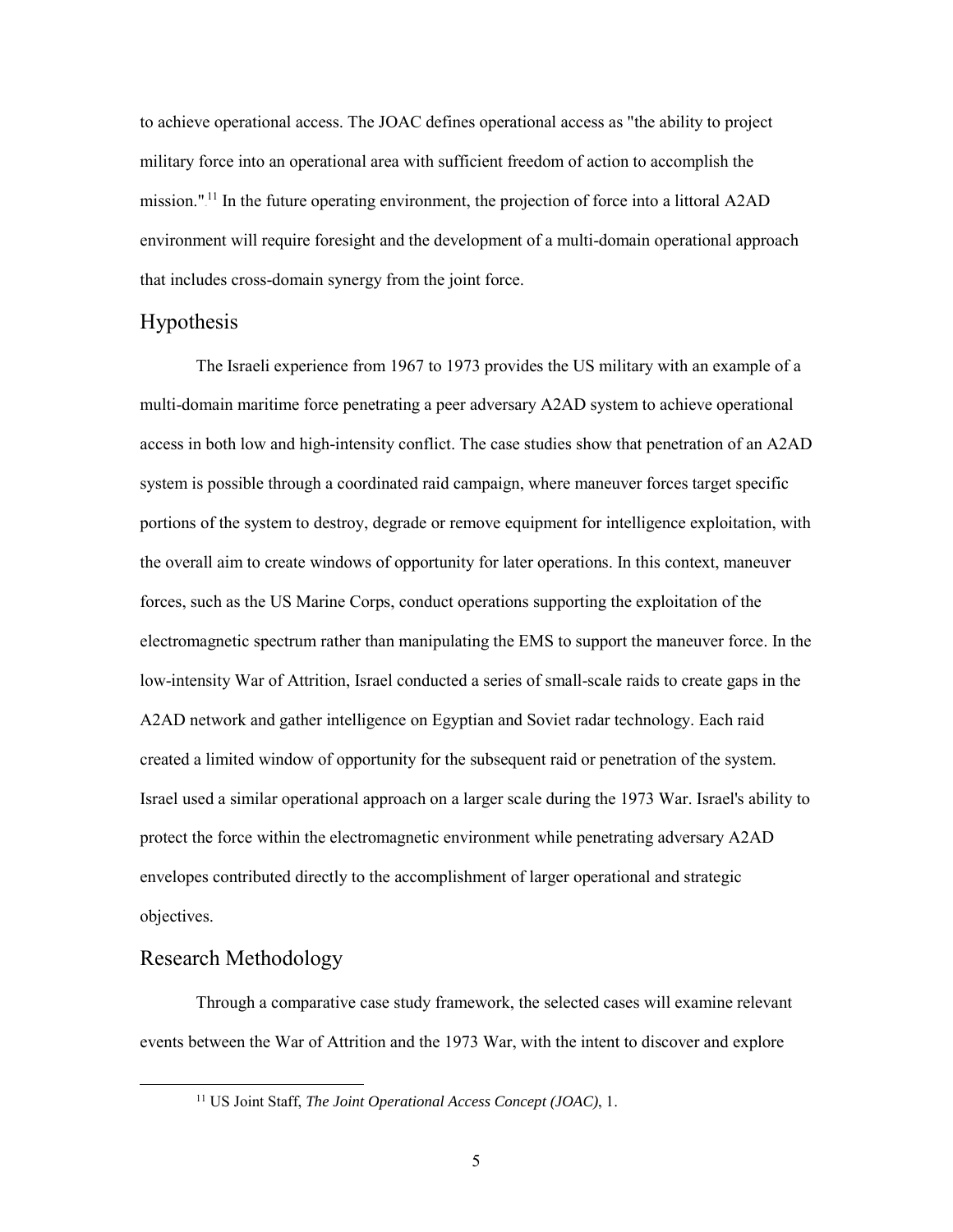Israeli military actions that enabled the penetration of the A2AD environment. Both Egypt and Israel refer to the low-intensity conflict that occurred between 1967 and 1970 as the War of Attrition, and the use of the more generic 1973 War avoids any disagreement between sources and belligerents on the name of the war fought primarily between Israel, Egypt, and Syria in October 1973. The War of Attrition provides an example of low-intensity littoral operations against a peer adversary within an A2AD system. For comparison, the actions between Egypt and Israel during the 1973 War provide an example of littoral operations against an A2AD system within a high-intensity conflict. In both cases, the research will examine the underlying strategic objectives and operational approach of Egypt, the elements of the A2AD system, and the actions taken by Israel to penetrate or exploit the system.

The research initially will explore the challenges associated with the future operating environment. The sources will consist of current service concepts, including the Joint Operating Environment 2035, Littoral Operations in Contested Environments (LOCE), Expeditionary Advanced Base Operations (EABO), and The Operational Environment, 2035-2050. This research phase will also include scholarly work focused on the challenges of littoral warfare and A2AD, including Milan Vego's *On Littoral Warfare*. This examination will form the background for the consideration of the Israeli cases. With an understanding of A2AD environments and the challenges of modern littoral operations, further research will examine two cases in which the Israeli military operated within or against an A2AD environment. Secondary sources such as Chaim Herzog's *The Arab Israeli Wars* and *The War of Atonement* and Abraham Rabinovich's *The Yom Kippur War* provide an understanding of the context and general features of the conflicts. This project will combine those more general sources with detailed secondary sources and, where available, primary sources to analyze and identify operational aspects that contributed to Israeli success. Finally, the monograph will compare the historical case to the contemporary environment to draw conclusions.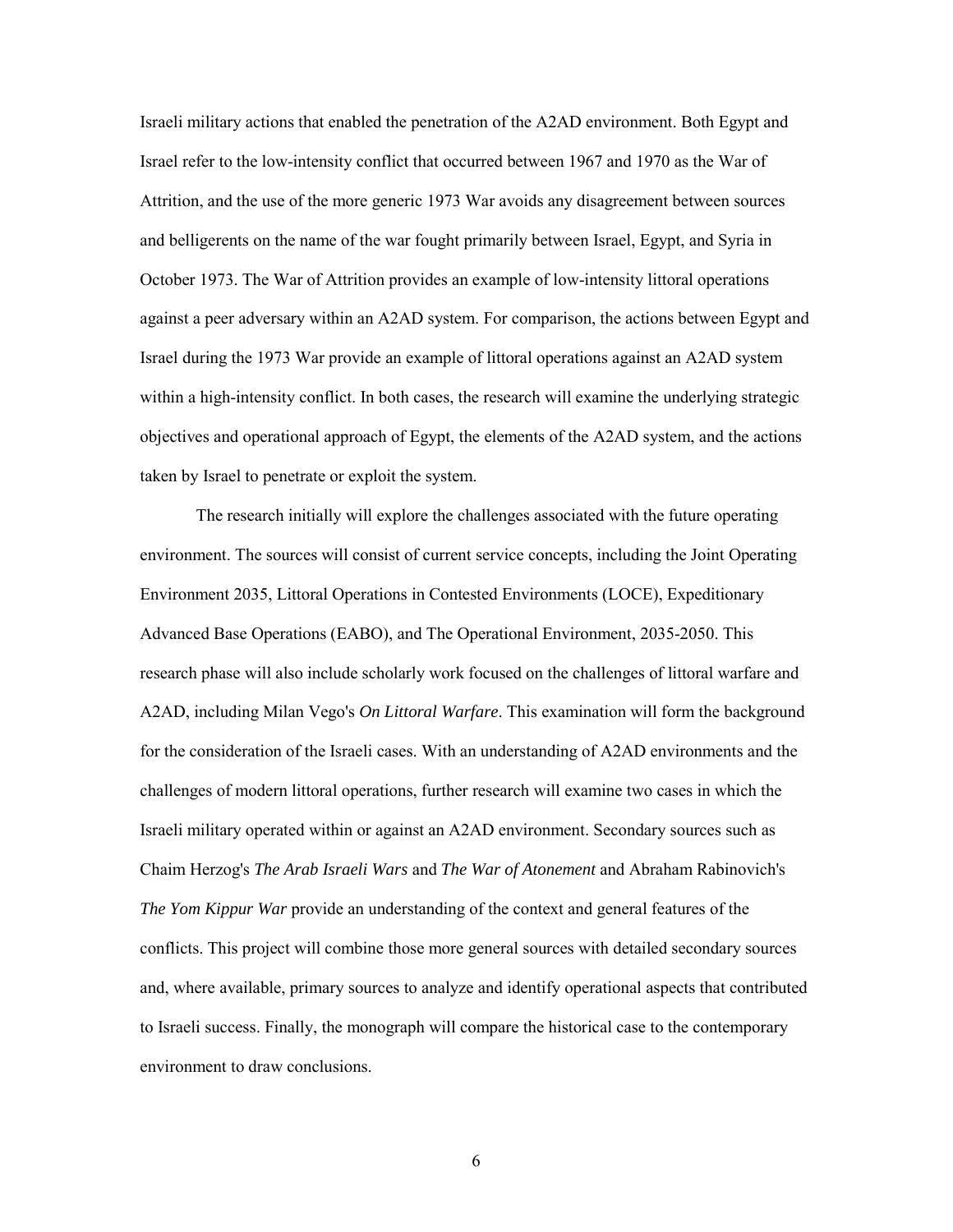# Case Studies

#### <span id="page-13-1"></span><span id="page-13-0"></span>War of Attrition: 1967-1970

The War of Attrition, fought primarily between Egypt and Israel from 1967 and 1970, represents a limited, low-intensity war within a littoral A2AD environment. Neither Israel nor Egypt wanted to escalate the conflict to high intensity, large-scale combat or explicitly violate the cease-fire from the 1967 War.<sup>12</sup> Egypt wanted a limited war of attrition to achieve a political decision that could break the stalemate of international acceptance of the Israeli occupation of the Sinai.<sup>13</sup> Influenced by the Soviet perspective, a sustained and limited conflict between Egypt and Israel would remind the UN and the rest of the world of the ongoing conflict and highlight the impact of the continued shutdown of the Suez Canal.<sup>14</sup> Egypt planned to use Soviet SAM-2 missile systems along the canal to protect their extensive artillery positions from Israeli air forces. Prolonged casualties from the indirect fire along the Suez Canal would keep pressure on the Israelis domestically and buy time for Egypt to rearm the military and seek an alliance for a future war.<sup>15</sup>

Recognizing the strategic benefit of a limited war, Egypt developed an operational approach that exploited Israel's limited ability to mobilize forces over a long period.<sup>16</sup> Their approach centered on using artillery barrages and cross-canal raids to inflict mounting casualties on Israel, with Egyptian forces protected from counterattack by an A2AD system built around integrated SAM-2 and ground radar stations. This provided Egypt with an A2AD zone that, if it

 <sup>12</sup> Yaacov Bar-Siman-Tov, *The Israeli-Egyptian War of Attrition, 1969-1970: A Case-Study of Limited Local War* (New York: Columbia University Press, 1980), 65.

<sup>&</sup>lt;sup>13</sup> Daniel Asher, *The Egyptian Strategy for the Yom Kippur War: An Analysis* (Jefferson, NC: McFarland, 2009), 22.

<sup>14</sup> Chaim Herzog, *The Arab-Israeli Wars: War and Peace in the Middle East* (New York: Vintage Books, 1984), 196.

<sup>15</sup> Ibid., 199; Asher, *The Egyptian Strategy for the Yom Kippur War*, 22–23.

<sup>16</sup> Bar-Siman-Tov, *The Israeli-Egyptian War of Attrition, 1969-1970*, 54; Asher, *The Egyptian Strategy for the Yom Kippur War*, 27.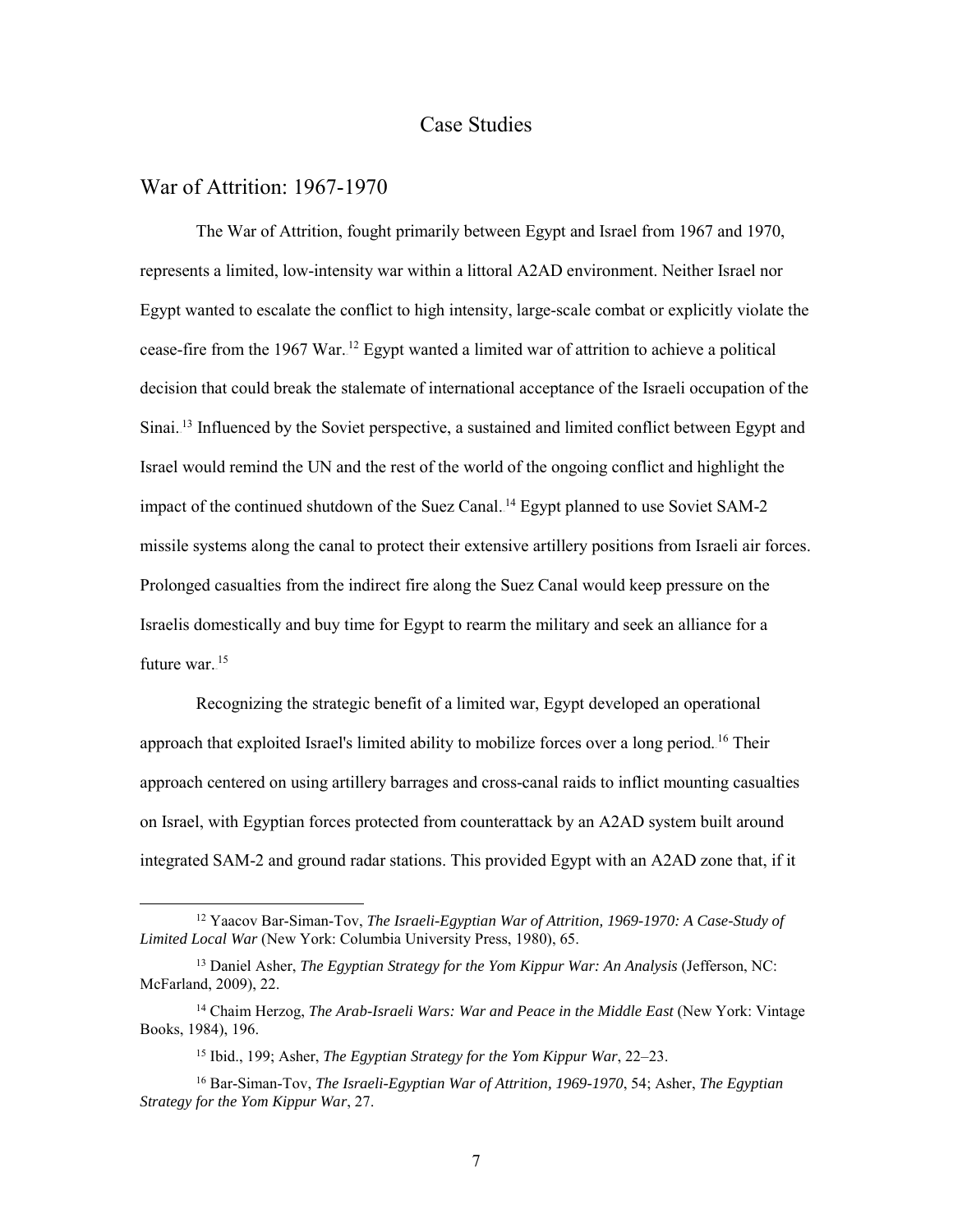remained intact, prevented the Israeli Air Force (IAF) from targeting and neutralizing the armor and artillery assets along the canal. Within this framework, Egypt pursued its operational objectives during the War of Attrition in three stages: holding and defensive rehabilitation, active defense, and a final attrition and liberation stage.

During the holding and rehabilitation stage from June 1967 to August 1968, Egypt reorganized its military, creating a new centralized headquarters and air defense command. Egypt also worked with the Soviet Union to replace 70 percent of their 1967 losses with modern equipment, including the upgraded SAM-2 systems with fire-controlled radar that created the initial 16-mile wide missile zone along the canal.<sup>17</sup> In the active defense stage, from September 1968 to February 1969, Egypt focused on the slow attrition of Israeli forces through continued artillery strikes and raids, firing tens of thousands of artillery rounds and inflicting almost 100 casualties on the Israeli Defense Force (IDF).<sup>18</sup> In the final stage of attrition and liberation from March 1969 to the cease-fire in August 1970, Egypt continued to increase the volume of artillery fire and the scale of raiding efforts. Consistent throughout the War of Attrition, Egypt looked to maximize Israeli casualties along the Suez Canal, minimize the risk of escalation to a general war, and protect the force within an A2AD system anchored along the canal.

The Egyptian operational approach during the War of Attrition depended on the development and employment of a sophisticated, integrated A2AD system designed to protect critical infrastructure and military forces near the Suez Canal. Egyptian air defense in 1969 centered primarily on the Suez Canal, with small pockets of protection around Cairo, the Aswan Dam, Alexandria, and the Delta region. This included coverage from radar-controlled guns ranging from 37mm to 100mm, effective up to 10 kilometers, and SAM-2 systems effective out

 <sup>17</sup> Mario De Arcangelis, *Electronic Warfare: From the Battle of Tsushima to the Falklands and Lebanon Conflicts* (Poole, Dorset: Blandford Press, 1985) 179; Edgar O'Ballance, *The Electronic War in the Middle East, 1968-70* (Hamden, CT: Archon Books, 1974), 19.

<sup>18</sup> Asher, *The Egyptian Strategy for the Yom Kippur War*, 27; Herzog, *The Arab-Israeli Wars*, 199–200.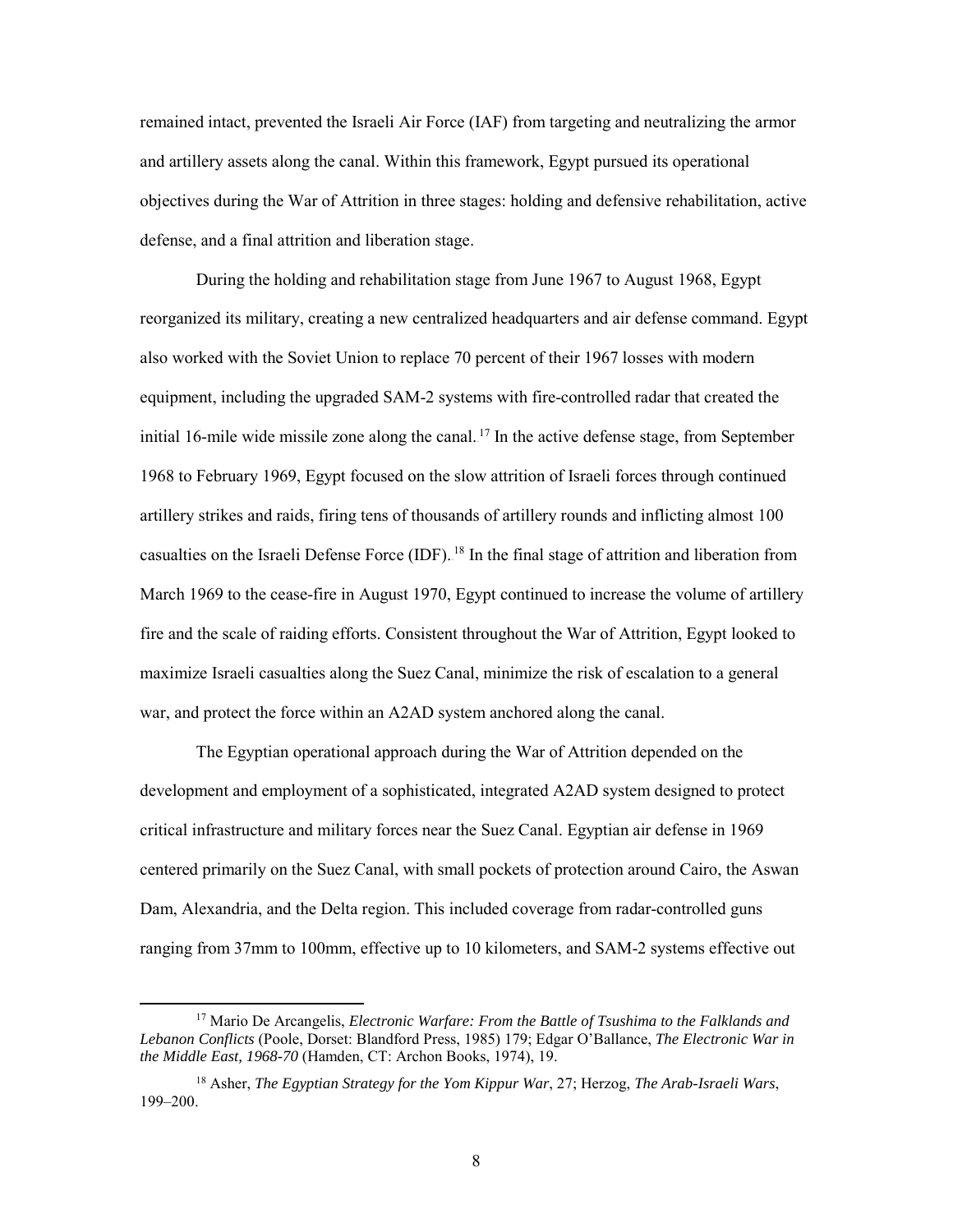to 60 kilometers. The integration of anti-aircraft guns and missile systems compensated for the vulnerability of the SAM-2 system to fast, low flying aircraft. By mid-1969, Egypt owned around 200 missile systems, some under Soviet control.<sup>19</sup>

In addition to modern Soviet radar and air defense technology, Egypt also received ten *Osa* and eight *Komar* class missile boats from the USSR. The *Osa* carried four Styx anti-ship missiles while the *Komar*, a smaller ship, carried two missiles. The Styx missile represented an advancement in naval warfare; with a range of 45 kilometers, Styx missiles gave the Egyptian navy the ability to target and destroy much larger ships beyond the range of existing naval gun technology and line of sight. Egypt demonstrated the Styx missile's capability in 1967 with the destruction of the Israeli destroyer *Eilat* and the subsequent destruction of a small Israeli fishing boat.<sup>20</sup> The integration of air defense, artillery, radar, and maritime anti-ship missiles created a complex A2AD system within Egypt. It also contributed to the creation of a counter-attrition operational approach in Israel that accomplished strategic goals while also minimizing the risk of escalation to a large-scale war.

Israeli strategic considerations during the War of Attrition centered on consolidating gains from the 1967 war. This placed Israel firmly on the strategic defensive in the Sinai and along the Suez Canal. More importantly, Israel did not want any conflict with Egypt to escalate into a general war, which would place a significant economic burden on the country.<sup>21</sup> Unable to match the combat power of most Arab nations, Israel relied on a system of reserve mobilization to counter the quantitative advantage of any threat. Dependence on a mobilized reserve force

<sup>&</sup>lt;sup>19</sup> O'Ballance, *The Electronic War in the Middle East, 1968-70, 76-77.* 

<sup>20</sup> Abraham Rabinovich, *The Boats of Cherbourg* (New York: Seaver Books, 1988), 11, 39; "The Middle East and the Mediterranean," *The Military Balance* 69, no. 1 (January 1969): 37, accessed 20 March, 2021, https://doi.org/10.1080/04597226908459785.

<sup>21</sup> Bar-Siman-Tov, *The Israeli-Egyptian War of Attrition, 1969-1970,* 59-60.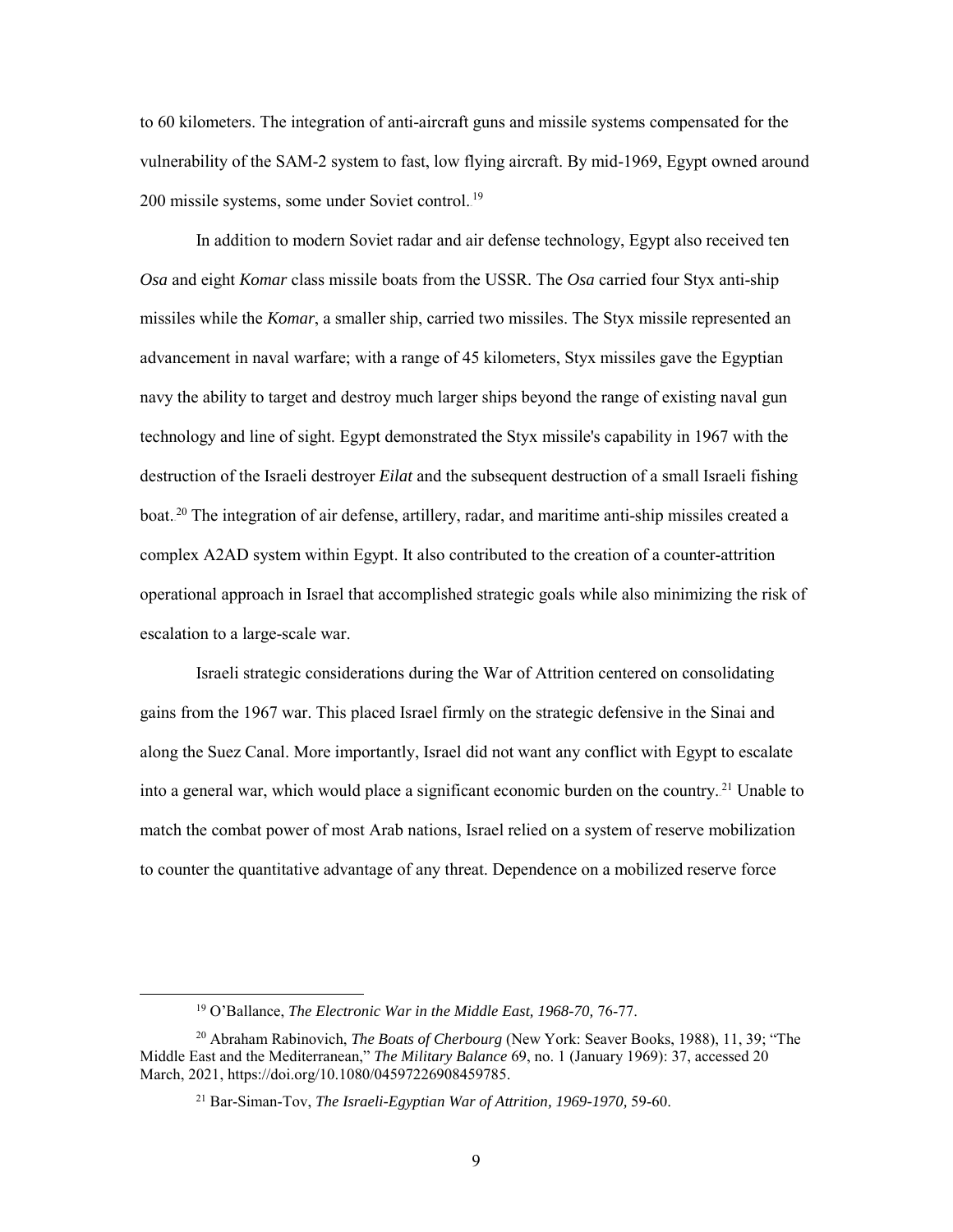required warning of an impending attack, and once mobilized, Israel needed a quick, decisive victory. A prolonged war with mobilized reserves threatened to collapse the Israeli economy.<sup>22</sup>

The proximity of Israeli and Egyptian forces along the Suez Canal, coupled with the Egyptian overmatch in artillery and air defense systems in the same area, prompted Israel to develop the Bar-Lev Line of fortifications to provide protection and early warning at potential crossing sites.<sup>23</sup> Israel also lacked international support if the conflict along the canal broadened into a general war. Diplomatic initiatives following the 1967 War, especially those involving France and the Soviet Union, included calls for complete Israeli withdrawal from occupied territories. Any hint of large-scale war with Egypt only served to undermine Israeli efforts to consolidate gains from 1967.<sup>24</sup>

The limitation in the scale of conflict with Egypt created several dilemmas for Israel in the development of an operational approach. In the broadest sense, Israel required an approach that created opportunities to penetrate the Egyptian A2AD system while minimizing the risk to the force and the risk of escalating the conflict. Penetration of the A2AD system required an indirect approach from Israel, where smaller maneuver units covertly penetrated the Egyptian A2AD zone to destroy specific nodes or collect intelligence for future exploitation. Through air assault and maritime raids, Israel created windows of opportunity for IAF raids into Egypt, all while keeping the larger conflict limited in nature. Israel lacked a significant naval capability between 1967 and 1970, but they did possess a competent naval commando force called Shayetet 13. Crossing the Suez Canal in force with the IDF was not an option based on political and strategic objectives, but small-scale commando raids provided several advantages for Israel.

 <sup>22</sup> Ehud Eilam, *Israel's Way of War: A Strategic and Operational Analysis, 1948-2014* (Jefferson, NC: McFarland, 2016), 169.

<sup>23</sup> Chaim Herzog, *The War of Atonement: The Inside Story of the Yom Kippur War* (London: Greenhill Books, 2003), 5-6.

<sup>24</sup> Bar-Siman-Tov, *The Israeli-Egyptian War of Attrition, 1969-1970,* 79.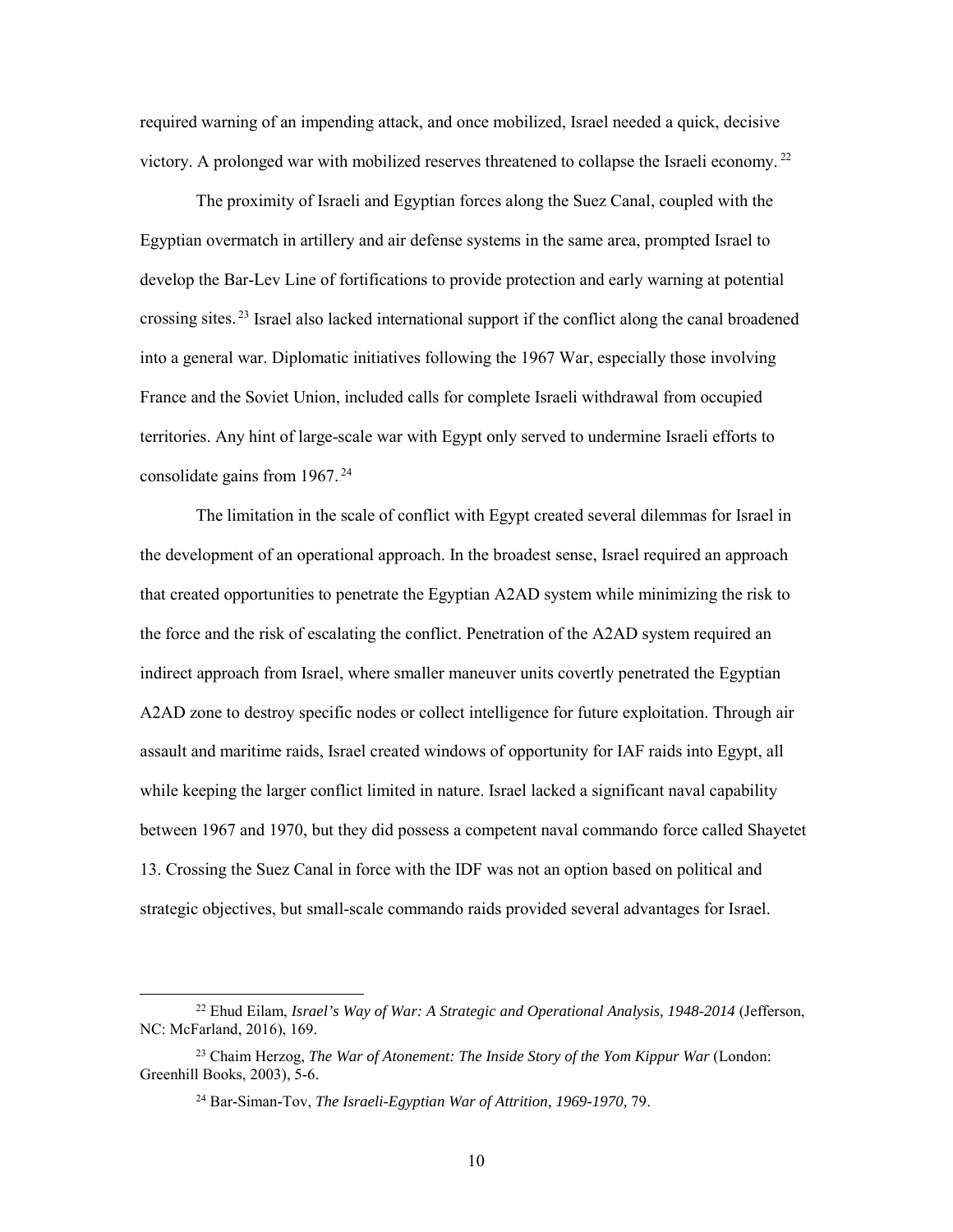Through a campaign designed around raids to destroy portions of the network or collect intelligence, Israel created windows of opportunity for later operations. Each raid improved the overall ability of the military to penetrate the A2AD system and set conditions for further raiding. Using the windows of opportunity created by the integrated raid campaign, the IAF continued targeting artillery and SAM positions along the canal and provided general support to operations outside the canal zone. $25$ 

Israel executed dozens of raids during the War of Attrition, with Shayetet 13 conducting over 80 actions in the Red Sea theater between 1967 and 1970. These raids served to degrade the larger A2AD system, creating windows of opportunity for other operations, often resulting in the acquisition of specific signals intelligence to ease further penetration of the system. Through this lens, the Israeli raids on Ras Adabiyah and Green Island created the A2AD gap necessary to launch Operation Boxer by the IAF and Operation Raviv by the IDF. During Operation Boxer, the IAF launched hundreds of strikes into Egypt, primarily targeting the SAM-2 network that supported the Egyptian A2AD zone covering the Suez Canal.<sup>26</sup> Operation Raviv included an amphibious raid across the Gulf of Suez to eliminate radar stations and coastal defense outposts. During most raids, Israel sought to capture Egyptian radar technology to improve exploitation efforts during later operations.

The Israeli raid campaign to degrade the Egyptian A2AD network and create windows of opportunity for later operations began with the Ras Adabiyah and Green Island raids in June and July 1969. Located six miles south of Port Suez in the southwestern Gulf of Suez, the Egyptians used Ras Adabiyah as a radar station and early warning outpost.<sup>27</sup> On 21 June 1969, Israel tasked

 <sup>25</sup> Bar-Siman-Tov, *The Israeli-Egyptian War of Attrition, 1969-1970*, 106.

<sup>26</sup> Ibid., 100–101, 135; Rabinovich, *The Boats of Cherbourg*, 190.

<sup>27</sup> "Israeli Commandos Raid Egyptian Naval Radar Station, Kill 15, Destroy Equipment," *Jewish Telegraphic Agency*, June 23, 1969, accessed 20 March, 2021, https://www.jta.org/1969/06/23/archive/israeli-commandos-raid-egyptian-naval-radar-station-kill-15 destroy-equipment.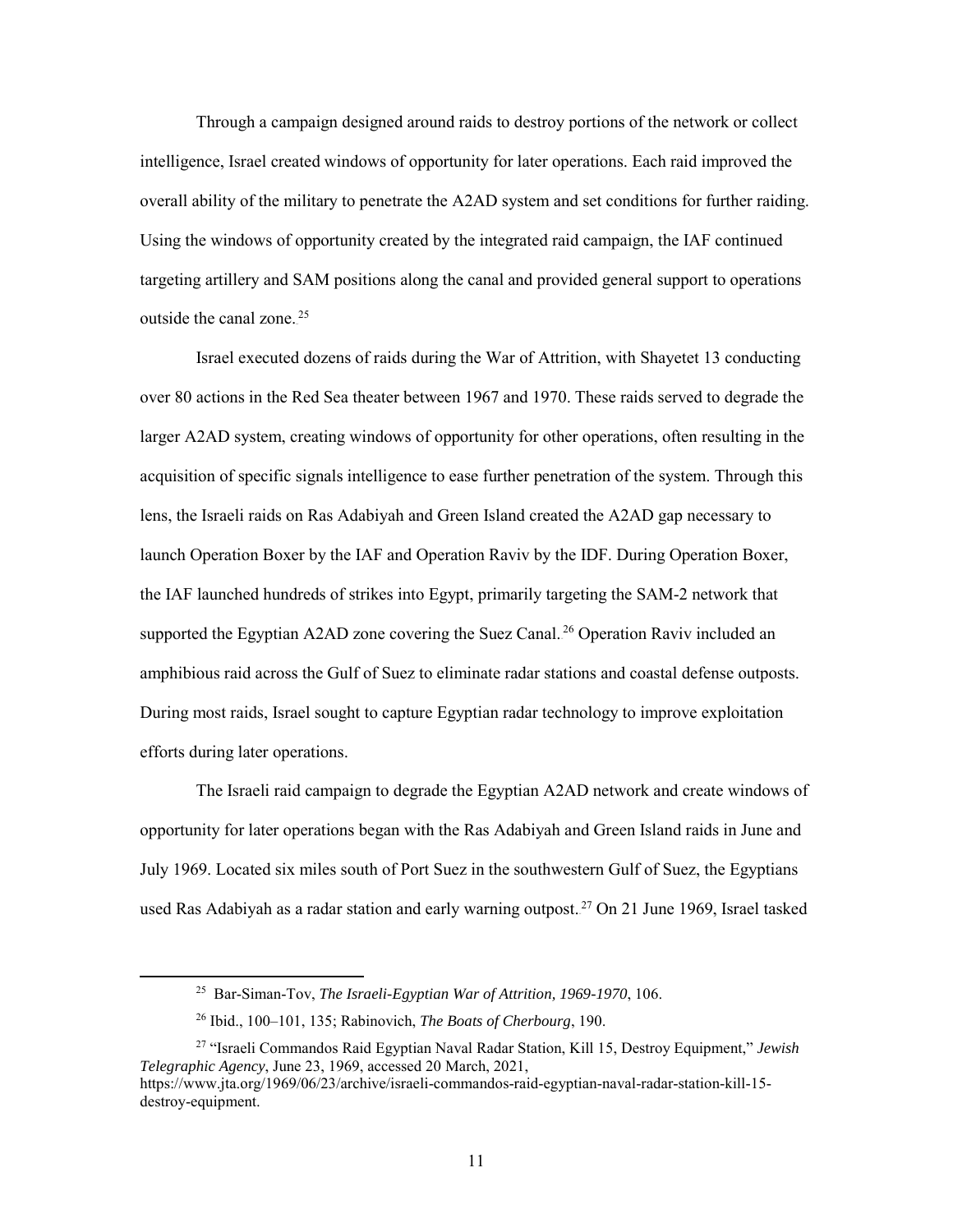Shayetet 13 with Operation Bulmus 5, the covert infiltration and destruction of the Ras Adabiyah radar station. After swimming to the outpost from a drop off point in the Gulf, the naval commandos successfully destroyed the radar and a large portion of the station. The raid degraded the Egyptian navy's ability to detect and deter the more extensive Green Island raid planned for the next month. $28$ 

In Operation Bulmus 6, the Green Island raid conducted on 19 July 1969, Israel focused on further degrading the A2AD network in the Gulf of Suez to create a window of opportunity for a planned amphibious raid and air campaign. The British initially constructed Green Island during World War II as an early warning and defensive outpost at the southern entrance to the Suez Canal. The Egyptians garrisoned 100 soldiers on the island to protect the radar and electronic collections equipment that supported the more extensive A2AD system located on the mainland.<sup>29</sup>

The Green Island raid required intense training and adaptation to ensure the covert insertion of Shayetet 13 and Sayeret Matkal, the primary special operations unit of the IDF. The raid required the combined force to use stealth to penetrate the island's defenses and minimize the threat from artillery and mainland-based aircraft.<sup>30</sup> The raid force used a combination of swimming, rubber craft, and small submersibles to assault the island, successfully destroying the radar station and other defensive emplacements and killing approximately 50 to 70 Egyptians. Israel also captured portions of the radar systems on the island for later exploitation.<sup>31</sup> The Green Island raid created a gap in the Egyptian A2AD system and a window of opportunity for Operation Boxer, the renewal of IAF strikes along the Suez Canal and deeper into Egypt. The

 <sup>28</sup> Ze'ev Almog, *Flotilla 13: Israeli Naval Commandos in the Red Sea, 1967-1973* (Annapolis, MD: Naval Institute Press, 2010), 21-24.

<sup>29</sup> Ibid., 24-25.

<sup>30</sup> Ibid., 41-42.

<sup>31</sup> Ibid., 87–88; De Arcangelis, *Electronic Warfare*, 182.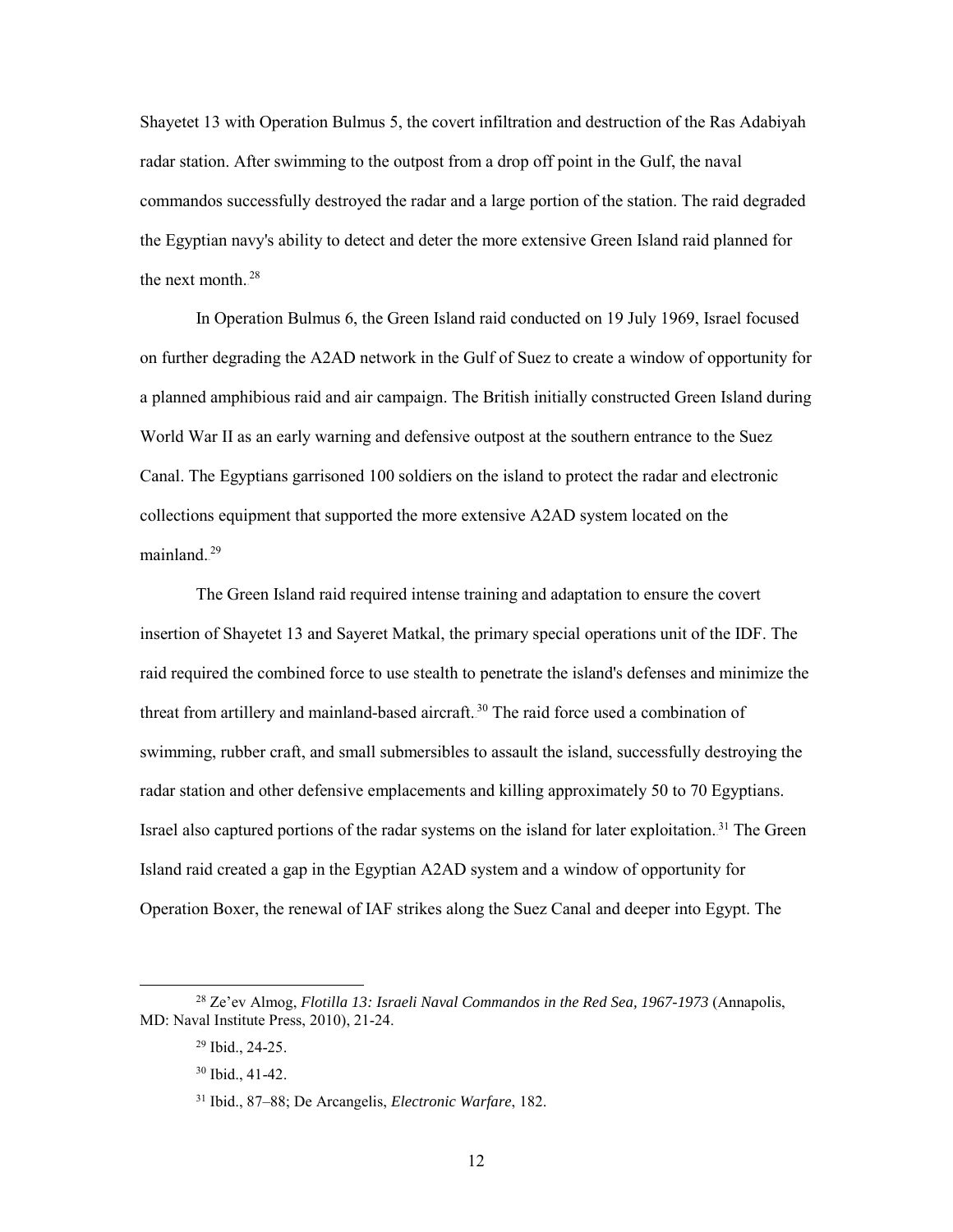Boxer strikes concluded in August 1969 and resulted in the destruction of six SAM-2 batteries and five radar installations.<sup>32</sup> As part of a larger campaign, the Ras Adabiyah and Green Island raids helped create the window of opportunity for Operation Escort 2 and Operation Raviv, an armored amphibious raid across the Gulf of Suez.

The increasing Egyptian artillery attacks during the third stage of the War of Attrition led Israel to continue the raid campaign in the Gulf of Suez, which shifted focus to setting conditions for an amphibious operation to destroy a large portion of the coastal defense and radar network. Following the Green Island raid in July 1969, Egypt moved two P-183 torpedo patrol boats to the Gulf to prevent Israeli efforts to conduct further maritime operations.

Operation Raviv required Israeli sea control, and the Egyptian patrol boats neutralized the planned amphibious raid. The A2AD threat limited the effectiveness of the IAF in targeting or destroying the P-183s; the IAF would be forced to locate and destroy the patrol boats at night, most likely over the course of several days. This repeated exposure could tip off the Egyptians to the planned amphibious raid, undermining the greater mission to destroy coastal radar stations and set conditions for IAF strikes against Egyptian infrastructure.<sup>33</sup> In a raid on 7 September 1969, Shayetet 13 used small patrol boats to tow electric submarines into position for an attack on the P-183s. Swimming from the submersibles, naval commandos covertly emplaced limpet mines on both Egyptian ships, destroying them and setting conditions for Operation Raviv. As a raid, Operation Escort 2 eliminated the naval threat to the amphibious operation, creating a window of opportunity for exploitation.<sup>34</sup>

With a window of opportunity established, Israel launched Operation Raviv on 9 September 1969. In support of planned IAF strikes against critical infrastructure in Egypt, the

 <sup>32</sup> Eliezer Cohen, *Israel's Best Defense: The First Full Story of the Israeli Air Force* (New York: Orion Books, 1993), 282.

<sup>33</sup> Almog, *Flotilla 13,* 100-101.

<sup>34</sup> Ibid., 109, 125.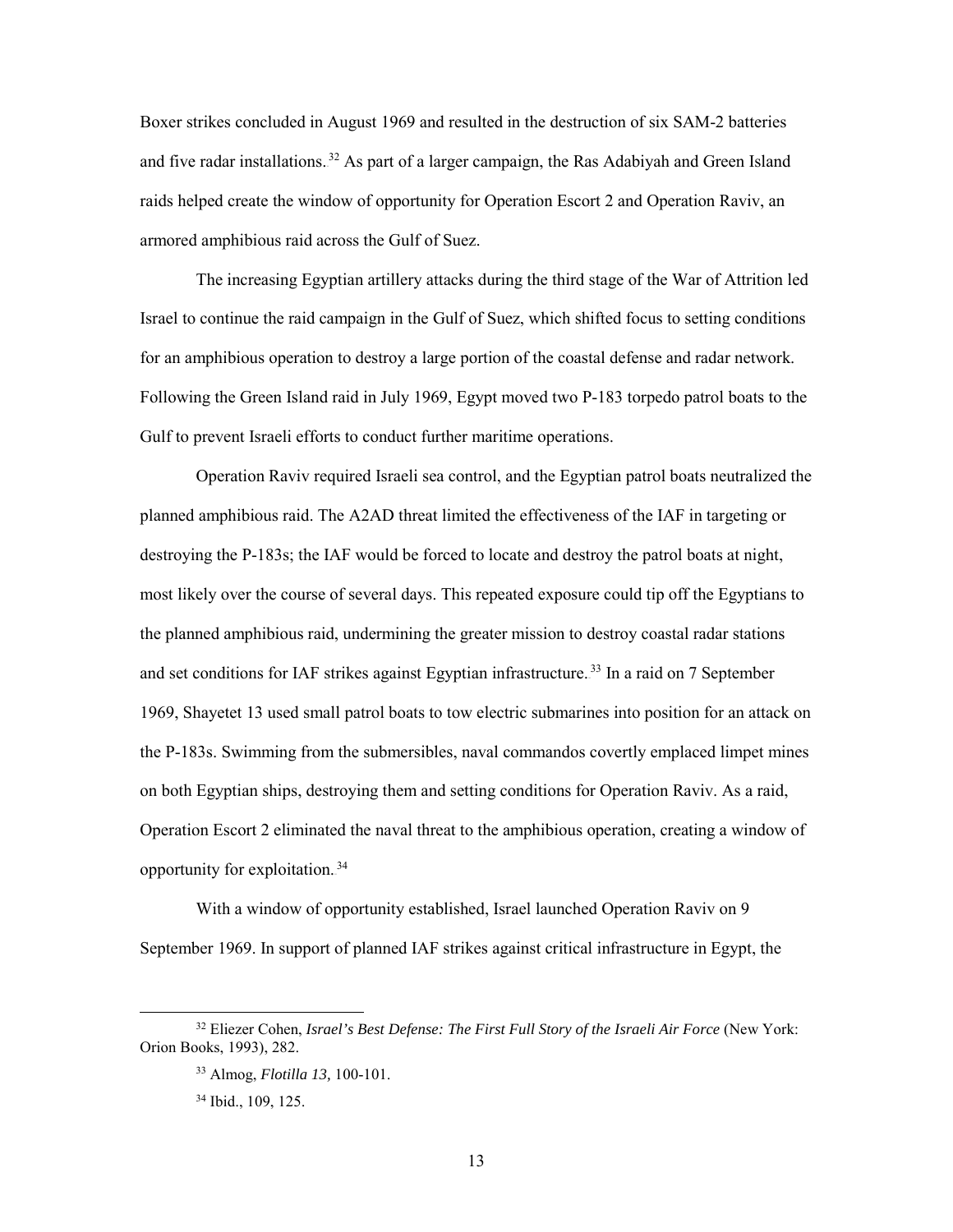IDF and Shayetet 13 planned to destroy coastal radar stations along the Gulf of Suez. In anticipation of the amphibious raid, Shayetet 13 conducted a survey of the designated landing site near El Khafayer, 25 miles south of Port Suez and 12 miles south of Ras Sadat, the anchorage for the Egyptian patrol boats destroyed during Escort 2. The reconnaissance element determined that the beach would support the landing of the raid force, and the landing craft inserted six tanks, three armored personnel carriers, and  $150$  soldiers.<sup>35</sup> The Israelis used captured Egyptian equipment from the 1967 War, including T-55 tanks, to confuse any Egyptian response to the raid. The IAF also supported the raid with 30 aircraft that provided almost continuous support to the ground force. $36$ 

Operation Raviv lasted for 10 hours, with the armored raid force traveling along the Egyptian coast, destroying radar stations and capturing equipment between the landing beach and Ras Za'farana. The raid force also captured a new Soviet T-62 recently provided to the Egyptians.<sup>37</sup> The raid demonstrated the weakness and vulnerability of the Egyptian defenses. The Egyptians concentrated the preponderance of the A2AD system in small areas, leaving significant gaps in coverage or limiting the depth and redundancy of the larger system. Operation Raviv tied into the larger Israeli effort by creating a gap in the A2AD system along the Egyptian coast. Israel used this gap to launch a series of airstrikes that targeted the SAM-2 and radar systems along the Suez Canal and to conduct airstrikes against the infrastructure deeper in Egypt. The gap in the A2AD system also contributed to the targeted raid to steal a new radar system recently supplied by the Soviet Union to Egypt.<sup>38</sup>

The exploitation of intelligence played a role in numerous actions conducted in the Israeli raid campaign during the War of Attrition. However, the raid at Ras Ghareb specifically targeted

 <sup>35</sup> Almog, *Flotilla 13*, 102.

<sup>36</sup> Cohen, *Israel's Best Defense*, 284.

<sup>37</sup> O'Ballance, *The Electronic War in the Middle East, 1968-70*, 88-89.

<sup>38</sup> Cohen, *Israel's Best Defense*, 288-289.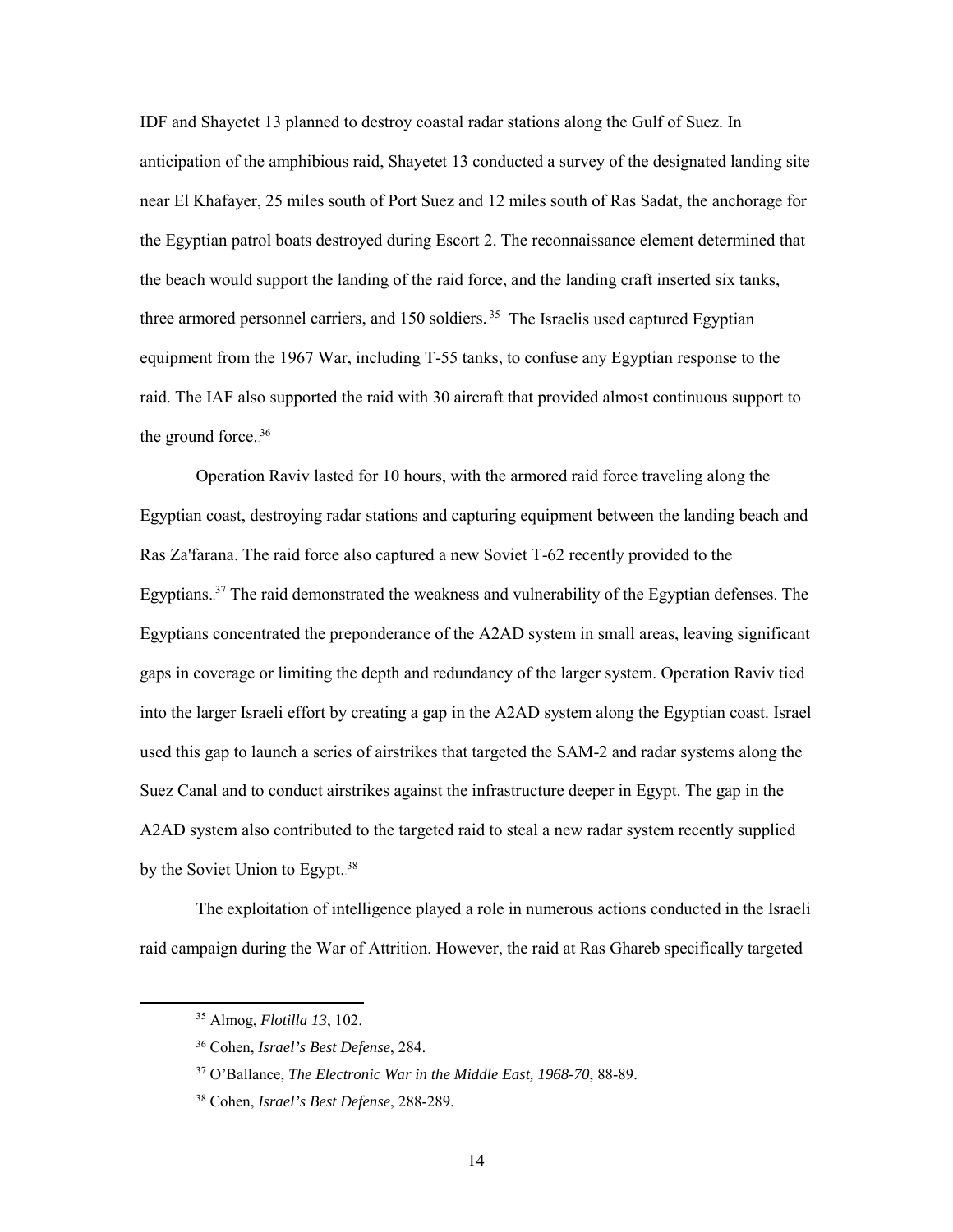a new radar provided to Egypt by the Soviet Union. In December 1969, Israeli intelligence reported an increase in the effectiveness of Egyptian radar detection and subsequent SAM employment.<sup>39</sup> On 27 December 1969, Israeli conducted an air assault, landing at Ras Ghareb and destroying the radar outpost. Using Ch-53 heavy-lift helicopters, the raid force captured the 7-ton radar, a new P-12 *Spoon Rest* system that increased the effectiveness of the SAM-2 batteries in the region.

The captured radar, coupled with the destruction caused during Operation Raviv, further embarrassed President Nasser and undermined any pan-Arab solidarity.<sup>40</sup> By January 1970, through gaps created by the raid campaign and by the exploitation of captured equipment, Israel established air superiority over the Suez Canal and destroyed the majority of the SAM-2 batteries, including twelve newly arrived from the Soviet Union.<sup>41</sup> Israel launched deep airstrikes designed to show the Egyptian population the potential cost of Nasser's war, undermining the government and encouraging an end to hostilities. From January to April, Israel employed the recently purchased F-4 Phantom to bomb twenty-four bases, four radar stations, and multiple missile systems.<sup>42</sup>

The War of Attrition raid campaign provided Israel with an operational approach that led to the penetration and exploitation of the Egyptian A2AD system. Between 1967 and 1970, Israel executed dozens of raids, often using maneuver forces to support operations within the electromagnetic spectrum. Coordinated raids allowed Israel to penetrate the A2AD system, beginning with the Bulmus operations and culminating in the successful Boxer air campaign. Maneuver forces further supported the larger fight within the electromagnetic spectrum through

 <sup>39</sup> Cohen, *Israel's Best Defense*, 289.

<sup>40</sup> De Arcangelis, *Electronic Warfare*, 183-184; Asher, *The Egyptian Strategy for the Yom Kippur War*, 20; O'Ballance, *The Electronic War in the Middle East, 1968-70*, 100.

<sup>41</sup> Asher, *The Egyptian Strategy for the Yom Kippur War*, 31; Herzog, *The Arab-Israeli Wars*, 214.

<sup>42</sup> Bar-Siman-Tov, *The Israeli-Egyptian War of Attrition, 1969-1970*, 122–25; Cohen, *Israel's Best Defense*, 295–96.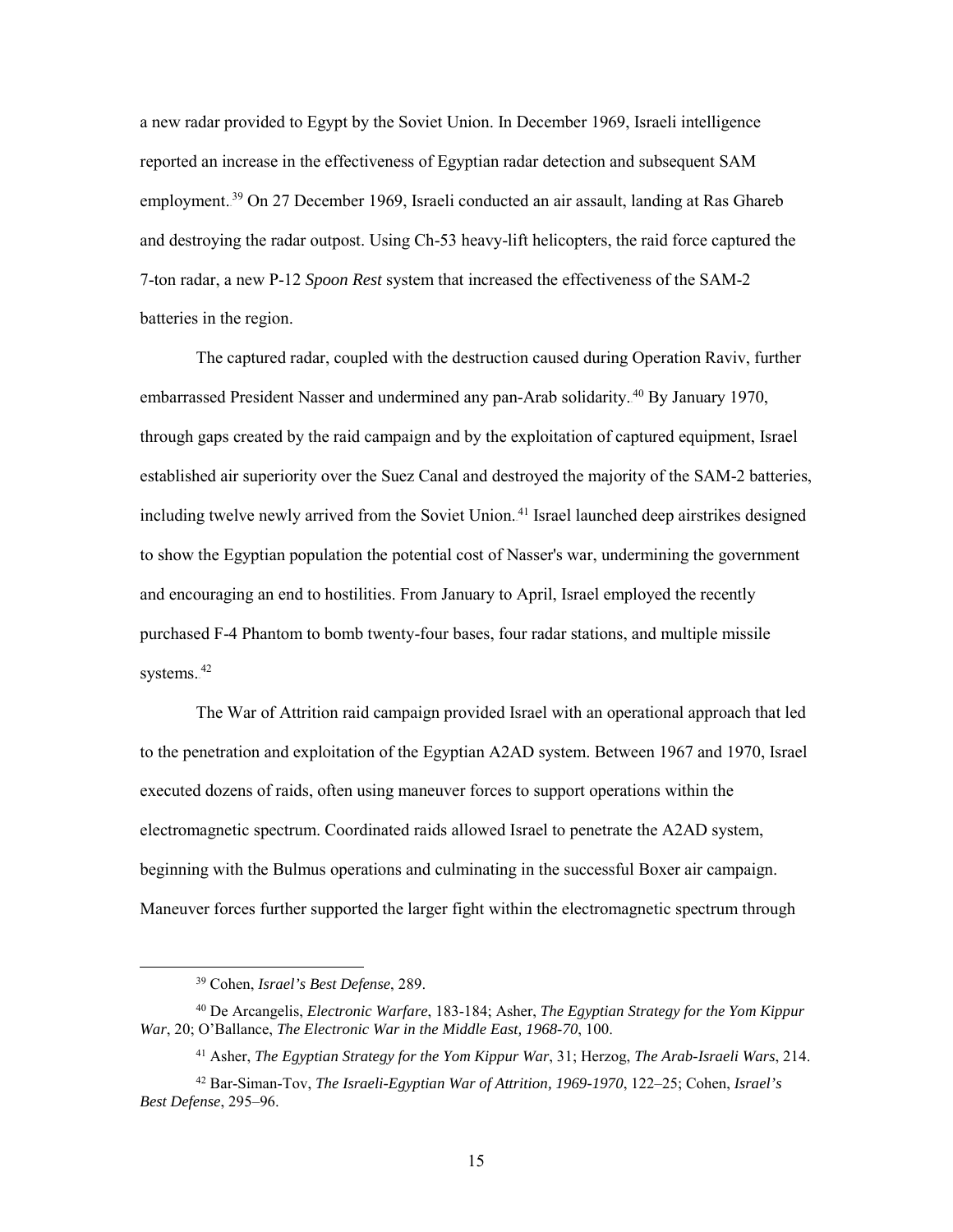Operation Raviv, which created a gap in the A2AD system along the Egyptian coast and set the conditions to steal the P-12 *Spoon Rest* radar from Ras Ghareb. The intelligence gained through the exploitation of the P-12 radar allowed future Israeli airstrikes to more effectively penetrate the Egyptian defenses, as evidenced during the bombing campaigns in 1970. Israeli success at penetrating the Egyptian A2AD network and the increasing destruction of radar and SAM-2 systems forced President Nasser of Egypt to appeal to the Soviet Union for assistance directly.

In January 1970, President Nasser and his Defense Minister, General Fawzi, traveled to the Soviet Union to request new air defense systems and aircraft to offset the Israeli ability to penetrate the existing A2AD network built around the SAM-2. By April, the Soviet Union responded by sending a division of SAM-3s, 95 MIG 21s, and more sophisticated radar equipment. With increased mobility and a smaller signature, the SAM-3s closed the low-altitude window for the IAF. $43$ 

By mid-April, the Soviet Union assumed control of Egyptian air defense, including SAM-2, SAM-3, ZSU-23 radar-controlled anti-aircraft guns, and MIG 21s deployed near Cairo, Aswan, and Alexandria. The increased Soviet role allowed Egyptian air defense assets and aircraft to strengthen and deepen the missile zone around the canal. Israel ceased deep airstrikes in April to avoid escalation against the Soviet Union and shifted focus entirely to the canal zone.<sup>44</sup> By June, the missile box around the canal included Soviet-controlled systems and improved SAM-2 missiles that increased A2AD integration and depth. Israeli aircraft losses mounted in the following weeks, with the loss of five F-4 Phantoms to the expanded missile box by the end of July. Tensions escalated again between 25 and 27 July when Israeli fighters

 <sup>43</sup> Asher, *The Egyptian Strategy for the Yom Kippur War*, 31; O'Ballance, *The Electronic War in the Middle East, 1968-70*, 111.

<sup>44</sup> Bar-Siman-Tov, *The Israeli-Egyptian War of Attrition, 1969-1970*, 151–54; O'Ballance, *The Electronic War in the Middle East, 1968-70*, 115.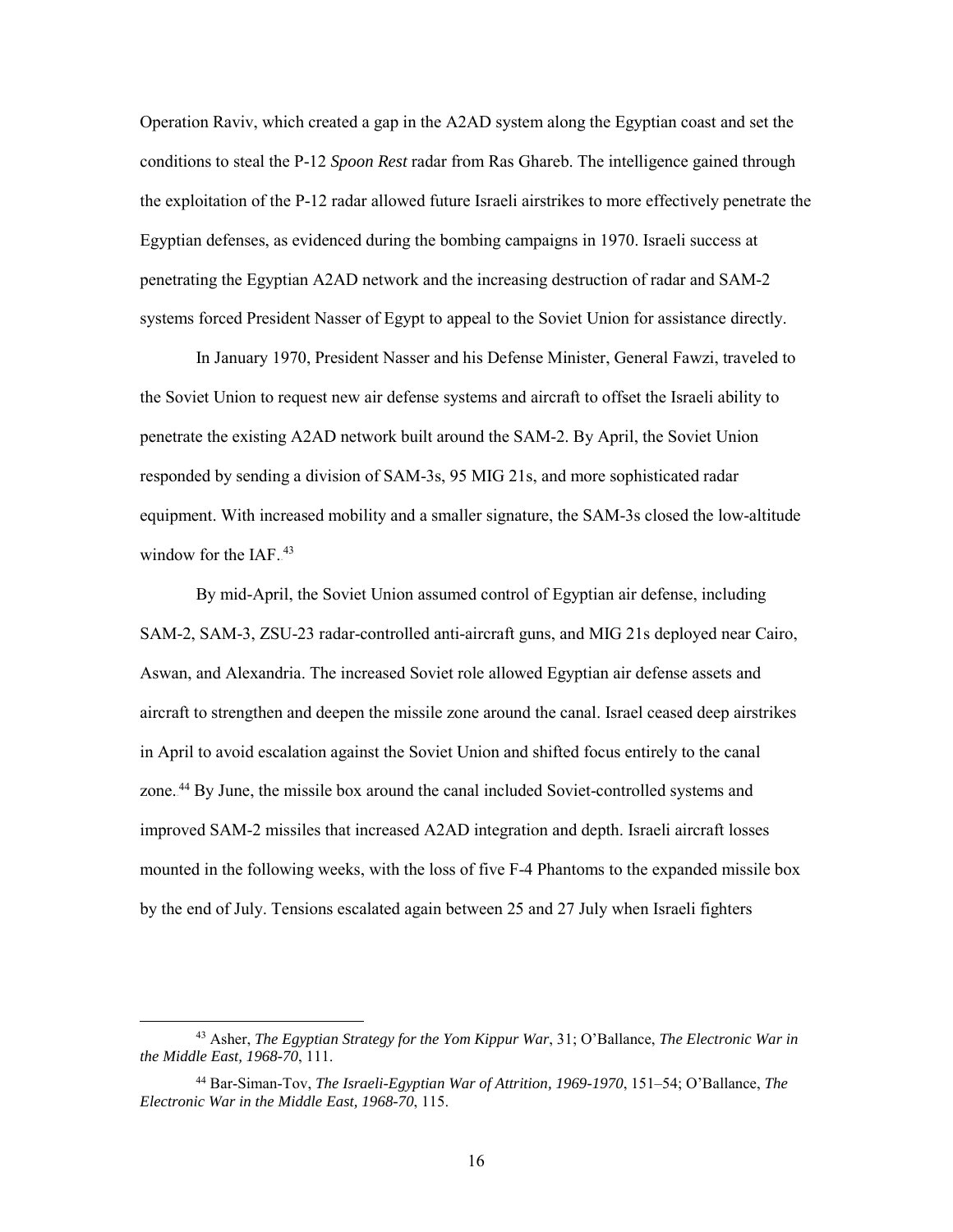engaged MiG 21s flown by Soviet pilots, resulting in five Soviet aircraft destroyed.<sup>45</sup> With regional tensions mounting and the War of Attrition appearing to escalate into direct involvement from the United States and the Soviet Union, Egypt and Israel agreed to a cease-fire on 7 August 1970. Nasser used the cease-fire to strengthen the Suez Canal missile box further and implement lessons learned from the previous three years of conflict.<sup>46</sup>

In the final analysis, the Israeli raid campaign contributed to the exploitation and penetration of the existing A2AD system and prevented Egypt from accomplishing its preconflict political and strategic objectives. The raids allowed Israel to effectively respond to the Egyptian strategy of attrition and achieve the military goal of consolidation within the Sinai. However, Israel was not able to accomplish the larger political objective of lasting peace in the region. Egypt, while unable to regain control of the Sinai, observed Israeli actions and prepared for an expanded conflict in 1973. Israel's operational approach, including the execution of an integrated raid campaign, directly contributed to overall success between 1967 and 1970.

# <span id="page-23-0"></span>1973 War

Between 1970 and 1973, Egypt integrated new technologies and capabilities and continued to prepare for an inevitable confrontation with Israel. In coordination with the Soviet Union, Egypt expanded prepared air defense emplacements, moving SAM-2, SAM-3, SAM-6, ZSU-23, and radar systems near the canal, eventually extending the missile box to the eastern shore.<sup>47</sup> In contrast to the limited nature of the earlier conflict, Egypt, allied with Syria, prepared to pursue a large-scale war in 1973. The Soviet Union supplied Egypt and Syria with upgraded SAM-2, SAM-3, and SAM-6 systems throughout 1972. The air defense problem was much more

 <sup>45</sup> Herzog, *The Arab-Israeli Wars*, 217–18; Abraham Rabinovich, *The Yom Kippur War: The Epic Encounter That Transformed the Middle East* (New York: Schocken Books, 2017), 37.

<sup>46</sup> Herzog, *The Arab-Israeli Wars,* 219-220.

<sup>47</sup> O'Ballance, *The Electronic War in the Middle East, 1968-70*, 128–30; Asher, *The Egyptian Strategy for the Yom Kippur War*, 71.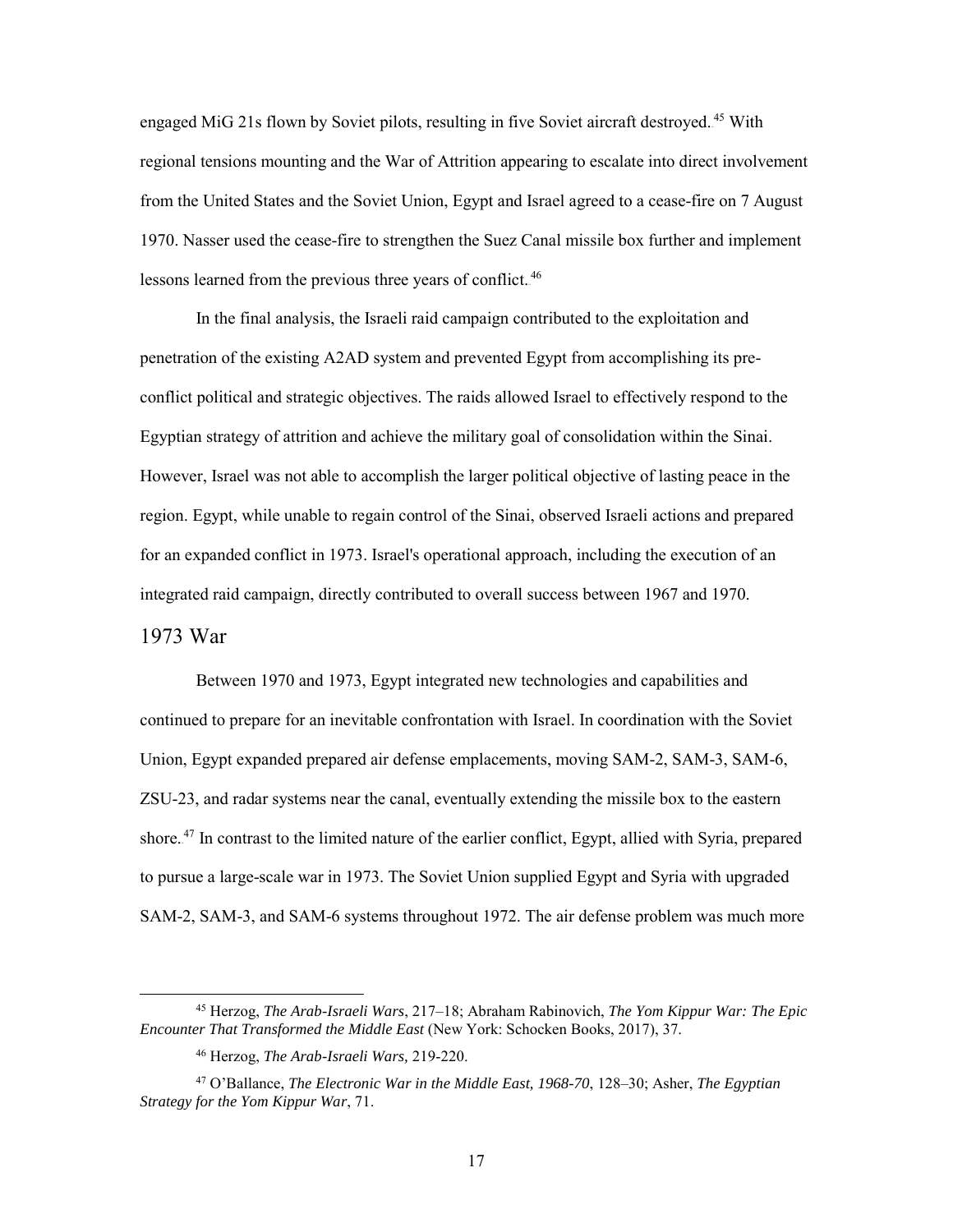complicated for Israel going into the 1973 War. In contrast to the towed SAM-2 system, the SAM-3 was highly mobile and effective at low altitudes out to 34 kilometers. The SAM-6, effective out to 22 kilometers, included an advanced radar for faster target acquisition. Egypt protected each SAM battery with the radar-controlled ZSU-23 anti-aircraft gun and the SA-7 shoulder-launched missile.

 Egypt also attempted to negotiate the purchase of long-range bombers to counter the Israeli ability to conduct deep airstrikes. In place of modern bombers, the Soviet Union supplied Egypt with 24 Scud missiles in April 1973. This extended the Egyptian surface-to-surface strike capability to 180 miles, further developing the A2AD system before the 1973 War. Delivery of the Scud systems, along with final shipments of SAM systems and anti-armor missiles, set conditions for Egypt and Syria to begin the large-scale war in October 1973.<sup>48</sup>

Egypt finalized an agreement with Syria to initiate a war with Israel in 1973. In the intervening years between the War of Attrition and the 1973 War, Egypt and Syria created a modern and integrated A2AD system that included capabilities to deny access to the air, land, and maritime domains. In contrast, Israel continued to invest in armor and air forces, confident in their continued capability to dominate the land and air domains.<sup>49</sup> In comparison to the War of Attrition, the war in 1973 expanded to a higher intensity and larger scale in a shorter period.

Beginning on 6 October 1973, Egypt aimed to precipitate a general war with Israel for a limited political objective. A large-scale war could break the political stalemate between Israel, Egypt, and the international community and generate the momentum necessary to return the Sinai Peninsula and Gaza to Egypt. The more significant Egyptian problem remained the implementation of a military strategy that allowed for a limited ground penetration across the

 <sup>48</sup> Edgar O'Ballance, *No Victor, No Vanquished: The Arab-Israeli War, 1973* (Novato, CA: Presidio Press, 1997), 21; Herzog, *The War of Atonement*, 31; Asher, *The Egyptian Strategy for the Yom Kippur War*, 10.

<sup>49</sup> Rabinovich, *The Yom Kippur War,* 50.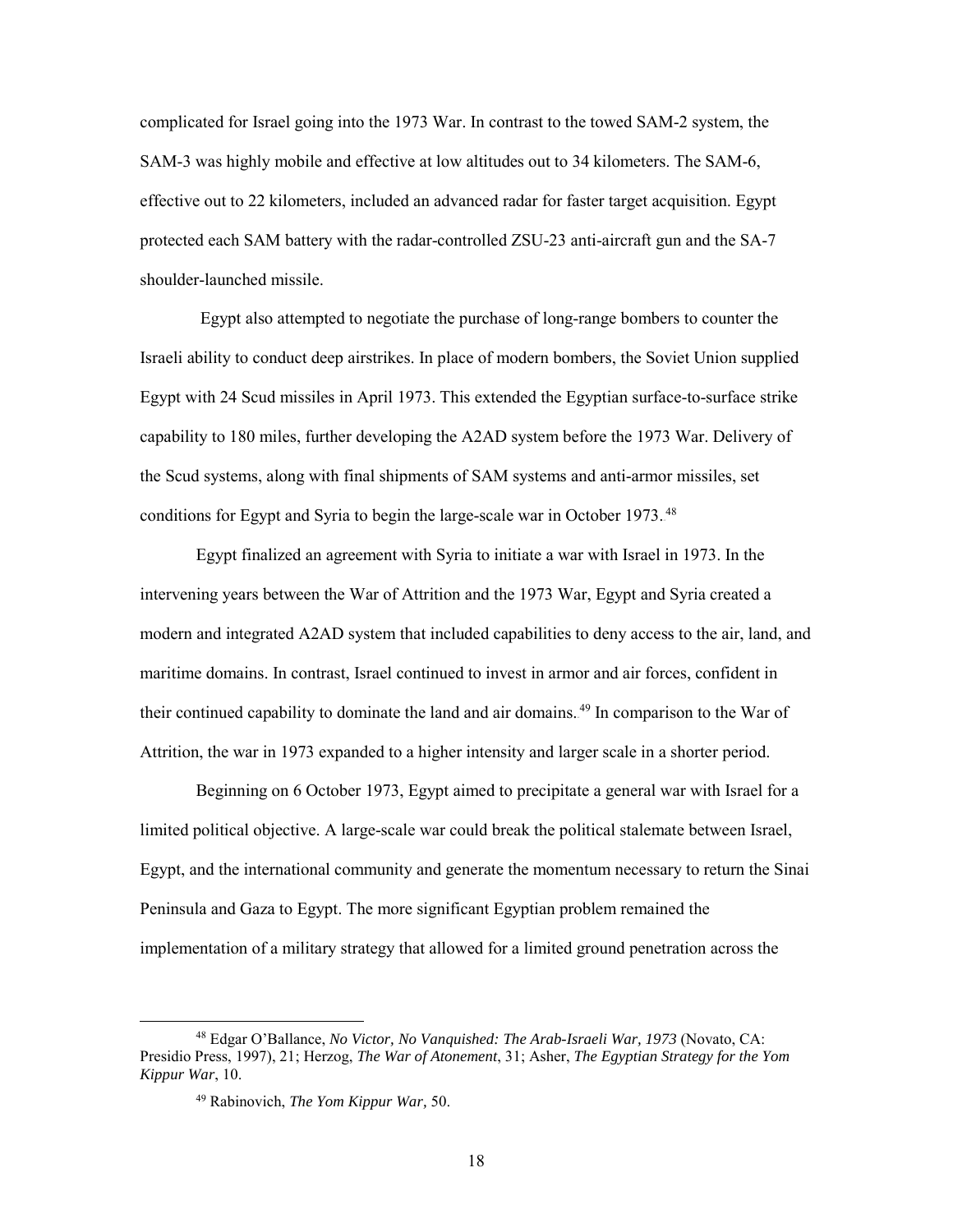Suez Canal while simultaneously protecting the ground forces from the Israeli air and armored strikes.<sup>50</sup> President Sadat of Egypt described the military objective in 1973 as an unlimited attack across the Suez Canal to gain a limited foothold in the Sinai and defeat the Israeli military doctrine. The Egyptian military planned to cross the canal with a combat force, protected by an A2AD system that could inflict unsustainable losses on Israeli forces.<sup>51</sup>

Egypt and Syria finalized plans for the combined offensive against Israel, called Operation Badr, in May 1973. The plan called for a limited offense from Egypt along the Suez Canal's length to seize terrain on the eastern bank. The Egyptian strategy relied on a rapid offensive to hold terrain a few kilometers east of the Suez Canal. Infantry, armed with anti-tank rockets and new Sagger anti-tank missiles, would initially defeat any IDF armor counterattack, supported by artillery, surface-to-surface missiles, and the integrated SAM missile box over the canal.<sup>52</sup> With a foothold on the eastern side of the canal protected by an A2AD system, Egypt planned to stage armor formations to retain the foothold and for a possible offensive to seize the Sinai. To support this effort, Egypt planned to air assault large commando forces into the Sinai to disrupt Israeli military counterattacks and the mobilization of the Israeli reserve.<sup>53</sup>

Using the experience gained during the War of Attrition, Egypt updated and expanded its A2AD system. Egypt viewed the increased capability of the A2AD system as the primary means to protect the ground force and achieve political and strategic objectives. By October 1973, Egypt employed 150 SAM batteries, primarily a mix of SAM-2, SAM-3, and SAM-6 systems. Egypt concentrated 50 systems along the Suez Canal, making the A2AD zone in 1973 much more deadly than in 1970. The SAM-6 used the *Straight Flush* radar system, which Israel was unable to

 <sup>50</sup> Asher, *The Egyptian Strategy for the Yom Kippur War,* 59.

<sup>51</sup> Asher, *The Egyptian Strategy for the Yom Kippur War*, 61.

<sup>52</sup> Ibid., 74–75; Rabinovich, *The Yom Kippur War*, 33.

<sup>53</sup> Asher, *The Egyptian Strategy for the Yom Kippur War*, 76; Herzog, *The Arab-Israeli Wars*, 242.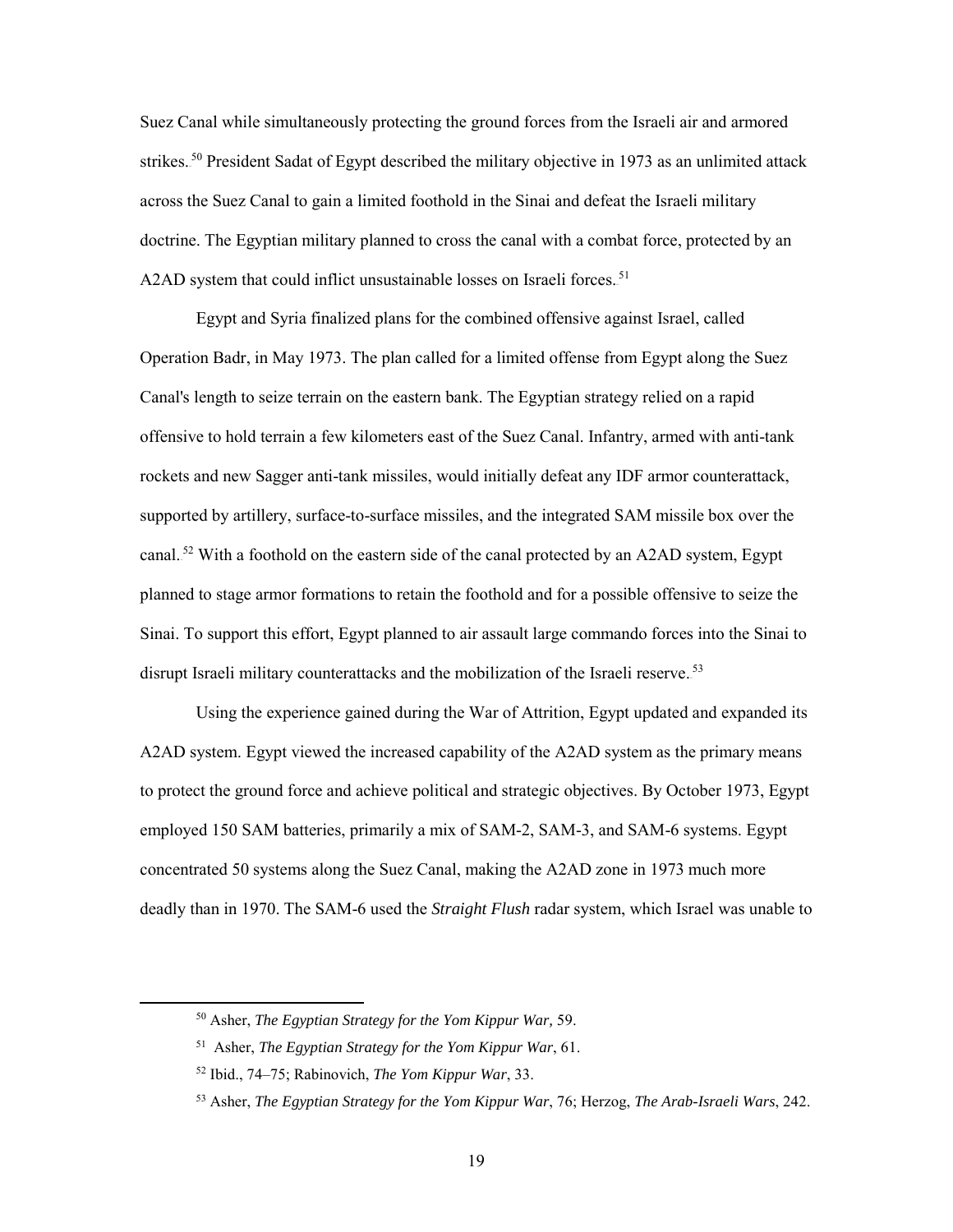defeat.<sup>54</sup> The integration of SAM batteries with modern radar systems provided Egypt with a missile defense zone that covered all altitudes and extended 15 miles across the canal into Israel. This gave Egypt a significant advantage in any planned crossing by denying Israel air support. In execution, the A2AD system in place around the canal was so effective that by the end of the first day of the war, aircraft losses forced Israel to restrict all air operations within 15 kilometers of the Suez Canal.<sup>55</sup>

The maritime domain increased in relevance as the scope and scale of the conflict expanded in 1973. During the War of Attrition, Egypt and Israel maintained unofficial neutrality on the harassment or destruction of oil fields or shipping within the Gulf of Suez and the Red Sea. The nature of the War of Attrition meant that all parties avoided actions that might cross the threshold towards large-scale war.<sup>56</sup> In contrast, the 1973 War included fewer concerns over escalation, save for the general interest in keeping the United States and the Soviet Union from open conflict. This resulted in more aggressive naval engagements between Egypt, Syria, and Israel as all parties pursued sea control.

At the onset of the war, Egypt implemented a naval blockade in the Red Sea and attempted a large air assault into the Sinai to seize key terrain, specifically the Israeli port at Sharm al-Sheikh.<sup>57</sup> By 1973, both Egypt and Syria controlled missile ships purchased from the Soviet Union. Egypt crewed twelve *Osa* and seven smaller *Komar* class missile boats, with four *Komars* operating in the Red Sea theater. Syria crewed three *Osa* and six *Komar* class ships, all in the Mediterranean.<sup>58</sup> Egypt intended to establish sea control in 1973, with 50 ships at sea. At

 <sup>54</sup> De Arcangelis, *Electronic Warfare,* 190-191.

<sup>55</sup> Robert P. Givens, "Turning the Vertical Flank" (Air University Press, 2002), 34, 37.

<sup>56</sup> Rabinovich, *The Boats of Cherbourg,* 191.

<sup>57</sup> Herzog, *The War of Atonement*, 267.

<sup>58</sup> "The Middle East and the Mediterranean," *The Military Balance* 73, no. 1 (January 1973): 31, 36, accessed 20 March, 2021, https://doi.org/10.1080/04597227308459831; Herzog, *The Arab-Israeli Wars*, 311.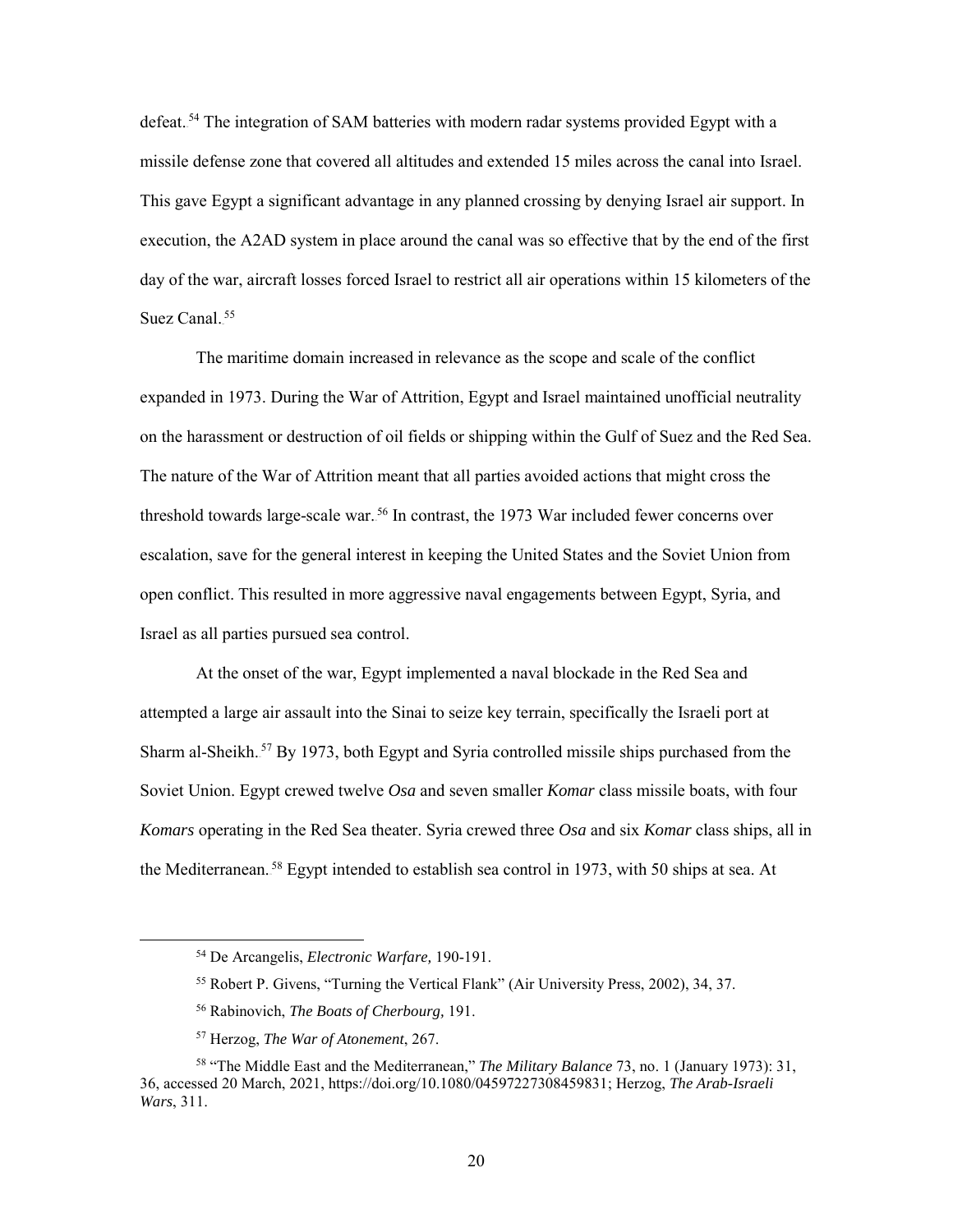1300 on 6 October, Egypt ordered warships from ports in Safaga and Aden to close the Straits of Tiran, the Gulf of Suez, and the Bab el Mandeb to all Israeli maritime traffic.<sup>59</sup>

Israeli strategic considerations in 1973 resembled those from the War of Attrition. Israel depended on timely and accurate intelligence on any impending large-scale attacks to trigger the mobilization of the reserve. Israeli offensive doctrine relied on the superior air and armor forces to destroy attacking formations. Israel believed that Egypt would not initiate a war until they possessed parity within the air force and modern long-range missiles that could strike Tel Aviv from Egypt. Known as "the concept" within Israel, this line of thinking blinded Israeli intelligence to political developments in Egypt that signaled a shift in short-term objectives, away from an unrestricted war to eliminate Israel as a nation and towards a limited objective that restored territory and prestige to the Egyptian military.<sup>60</sup>

Israel faced a more comprehensive A2AD environment in 1973. The expansion of Egyptian air defense, both in terms of numbers and capabilities, posed a threat to an Israeli offensive doctrine that relied on airpower. The Egyptian and Syrian maritime power also threatened to isolate Israel from international support. Since 1967, Israel increasingly relied on air and armor to achieve a quick and decisive victory. The poor performance by Arab belligerents in earlier conflicts only served to amplify the sense of superiority in the IDF leading up to October 1973. The Egyptian operational approach came as a surprise to Israel during the 1973 War and it led Israel to merge new technologies with previous lessons learned to penetrate and operate within the A2AD system.<sup>61</sup>

Israel faced a maritime threat in the 1973 War that did not exist in the limited conflict between 1967 and 1970. Within the context of large-scale combat operations, Syria and Egypt

 <sup>59</sup> O'Ballance, *No Victor, No Vanquished*, 153.

<sup>60</sup> P. R. Kumaraswamy, ed., *Revisiting the Yom Kippur War*, Cass Series--Israeli History, Politics, and Society 5 (Portland: Frank Cass, 2000), 4–7; Rabinovich, *The Yom Kippur War*, 25.

<sup>61</sup> George W. Gawrych, "The 1973 Arab-Israeli War: The Albatross of Decisive Victory," The Leavenworth Papers (Fort Leavenworth, KS: Combat Studies Institute, 1996), 5-6.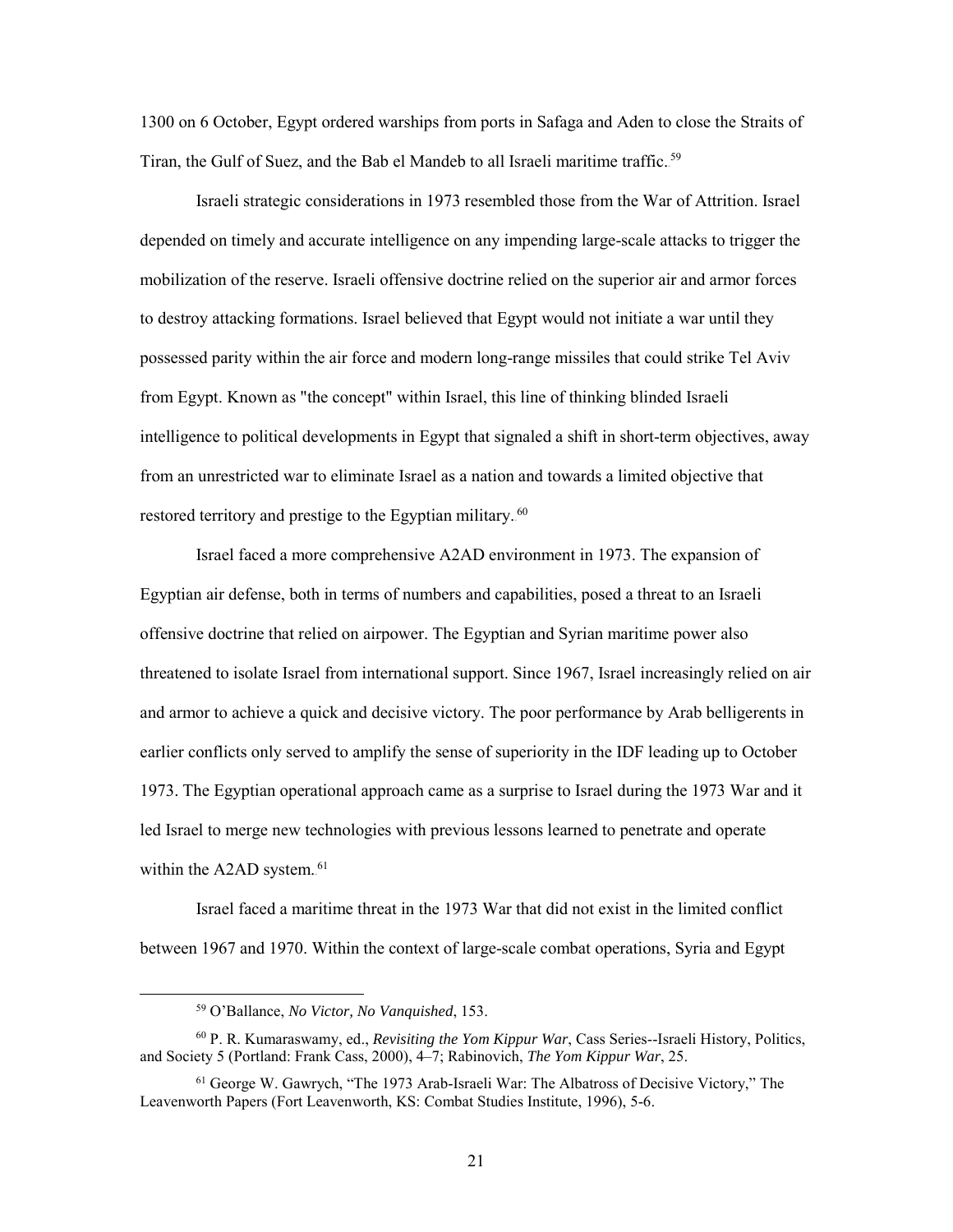intended to establish a maritime blockade of Israel in the Mediterranean Sea through integrated coastal radar, artillery, and missile boats equipped with the Styx anti-ship missile. However, Israel adopted a new capability to penetrate and operate within the expanded A2AD environment.

Using *Saar* and *Reshef* missile boats, Israel quickly established sea control in the Mediterranean, isolated the Egyptian and Syrian belligerents from each other, and limited both countries' ability to resupply during the war.<sup>62</sup> In two naval engagements, Israel established sea control and helped set conditions for naval commando operations that cut the lines of communication and coordination between Egypt and Syria. Facing a large-scale conflict and caught geographically between Egypt and Syria, Israel used revolutionary maritime technology to penetrate the littoral A2AD system and win the decisive battle for access to the Mediterranean Sea line of communication.

At the Battle of Latakia, the first of two major sea battles, Israel used electronic warfare systems on missile boats to penetrate a portion of the Syrian maritime A2AD system. On the night of 6 October, only hours after the Egyptians and Syrians initiated their attacks into Israel, five Israeli missile boats, including four *Saars* and one *Reshef*, sailed towards the coast of Syria. Israel intended to draw out and destroy the Syrian missile boats at the Port of Latakia. Syria employed two *Komars* and one *Osa* in the engagement, along with a torpedo boat and minesweeper acting as naval pickets.

In the first naval missile engagement in history, Syrian ships targeted the *Reshef* with a salvo of missiles at 37 kilometers. Israeli ESM and ECM worked as intended, causing all incoming missiles to miss. Israeli missile boats then closed the distance to 23 kilometers, destroying two *Komars* and one larger *Osa* within an hour and a half.<sup>63</sup> This first naval engagement of the 1973 War demonstrated the potential of electronic warfare in the maritime

 <sup>62</sup> Rabinovich, *The Boats of Cherbourg,* 41-42.

<sup>63</sup> Ibid.*,* 214-222.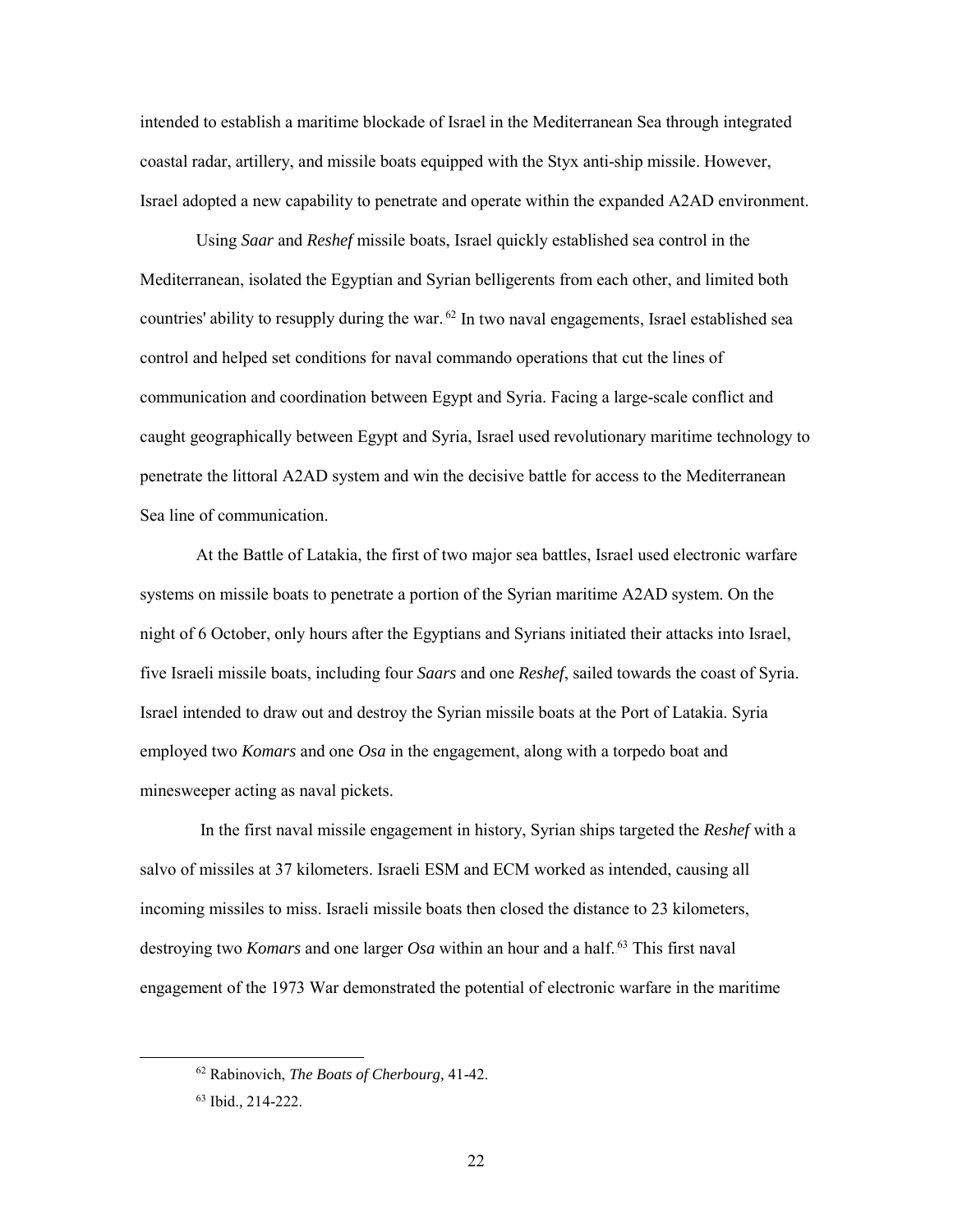domain. Much like the use of jammers and deception pods on aircraft, the Israeli naval ECM and ESM enabled the INS to penetrate and operate within a portion of the A2AD system. Shore-based radar installations and artillery also failed to target the Israeli missile ships. The victory at Latakia partially set conditions for Israeli sea control in the Mediterranean Sea.

To establish sea control in the Mediterranean, the INS sailed on 8 October towards Egypt and an engagement at Baltim. Six INS missile boats sailed for Port Said off the Egyptian coast to intercept four *Osas* from the Egyptian navy transiting from Alexandria. The *Osas* launched twelve Styx missiles at the Israeli flotilla at 38 kilometers. Once again, Israeli ECM, ESM, and chaff defeated all incoming missiles. The Israeli missile boats closed on the Egyptian ships for 20 minutes before attacking, with three  $Osas$  destroyed and one damaged.<sup>64</sup> With the destruction of a significant portion of the Egyptian and Syrian missile boats in the Mediterranean, both Egypt and Syria kept their remaining naval assets inside defended anchorages, only occasionally firing from the shelter of ports. Israeli missile boats also engaged Egyptian and Syrian ground-based radar stations, further reducing the overall effectiveness of the A2AD system. Throughout the war, adversaries fired 52 missiles at Israeli ships, missing every time.

In contrast, Israel destroyed 19 Egyptian and Syrian vessels. This effectively ended any chance to blockade or isolate Israel from resupply. It also provided Israel with the opportunity to isolate Egypt and Syria.<sup>65</sup> On 16 October, with sea control confirmed, Israeli air and naval forces prevented three Soviet freighters from offloading supplies needed by the Syrians to continue the war effort. The Soviet inability to resupply Syria resulted in deteriorating relations between the two allies. By 18 October, Israeli naval commandos severed underwater telex and telecommunications cables used by Syria and Egypt to coordinate their war effort. The underwater cables provided secure channels between Egypt and Syria; the destruction of the lines

 <sup>64</sup> De Arcangelis, *Electronic Warfare*, 200.

<sup>65</sup> Herzog, *The War of Atonement*, 264-269.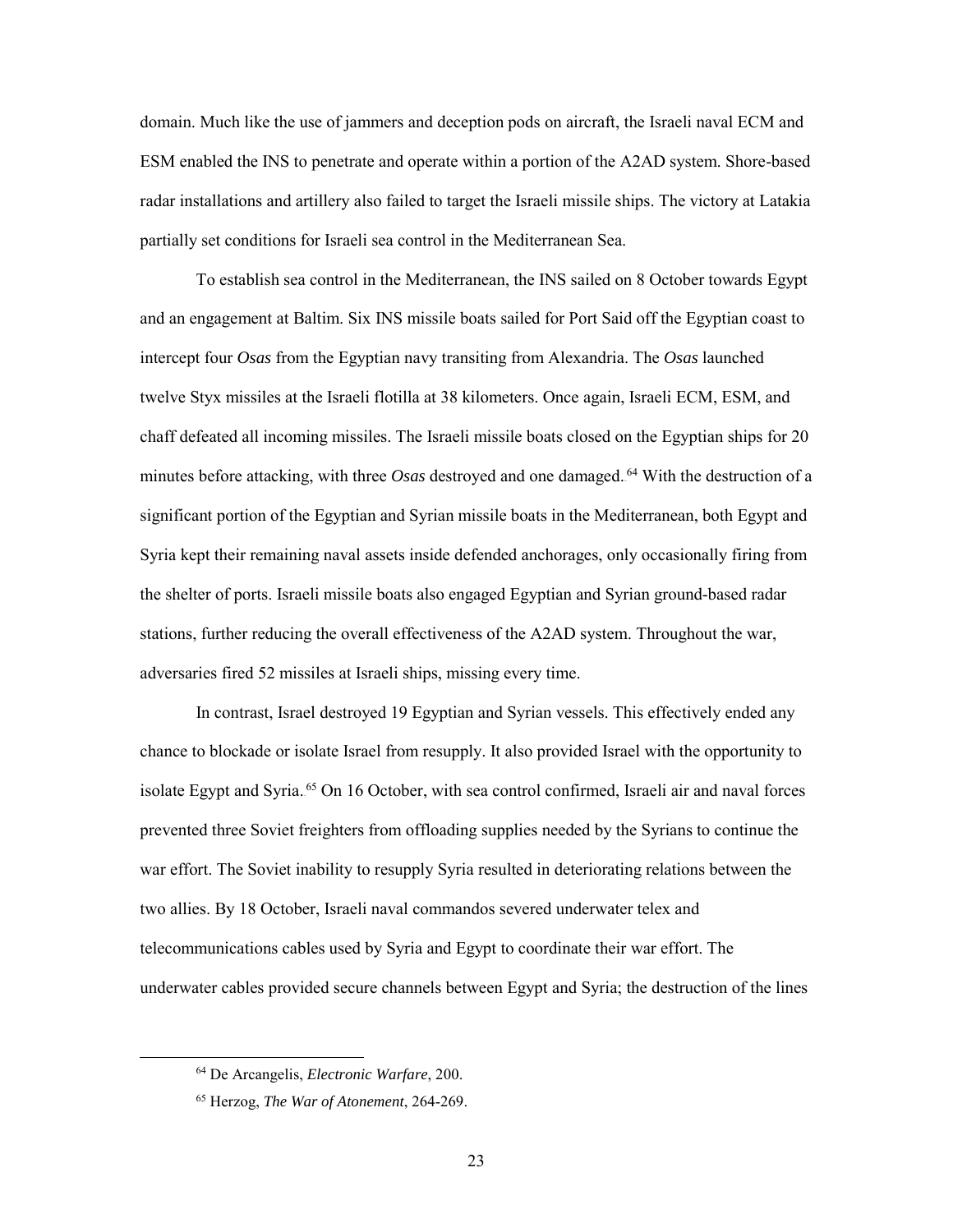forced both countries to revert to radio communications, which Israeli intelligence could monitor and exploit.<sup>66</sup>

Israel achieved maritime superiority in the Mediterranean Sea with revolutionary technology built into new missile boats, and they refined applicable naval and aerial doctrine before the war in realistic training simulators.<sup>67</sup> In large-scale conflict, Israel demonstrated that successful operations within an A2AD environment require dominance within the EMS. The missile boats, equipped with ECM and ESM, penetrated the maritime A2AD system and destroyed adversary ships and radar installations.<sup>68</sup> Much like in the War of Attrition, this created gaps in coverage and allowed Israel to destroy portions of the command and control network that supported the more expansive A2AD system. The naval battles during the 1973 War also reinforced the significance of signals intelligence and the ability to exploit intelligence to gain or maintain an advantage..<sup>69</sup>

Israel was unable to station missile boats in the Red Sea before the war in 1973. This created a potential force disadvantage considering the two Egyptian missile boats based at the Hurgada anchorage. Sixty miles west of the primary Israeli naval base at Sharm al-Sheikh in the Sinai, Hurgada played a significant role in the Egyptian Red Sea A2AD system. Hurgada provided Egypt with a strategic port capable of controlling access to the Gulf of Suez. The A2AD system in the Gulf of Suez included SAM-2 and SAM-3 batteries, a radar station on Shadawan Island, coastal defense artillery, access to air support from the Egyptian Air Force, and two *Komar* missile boats. Together, the air and maritime defense zone extended 20 to 25 nautical

 <sup>66</sup> O'Ballance, *No Victor, No Vanquished,* 157.

<sup>67</sup> Rabinovich, *The Boats of Cherbourg*, 182–87; Shmuel Gordon, "The Air Force and the Yom Kippur War: New Lessons," in *Revisiting the Yom Kippur War*, ed. P. R. Kumaraswamy (Portland: Frank Cass, 2000), 222–23.

<sup>68</sup> Dov S. Zakheim, "The United States Navy and Israeli Navy: Background, Current Issues, Scenarios, and Prospects" (CNA: Strategic Studies Division, February 2012), 5, accessed 20 March, 2021, https://www.cna.org/cna\_files/pdf/D0026727.A1.pdf.

<sup>69</sup> De Arcangelis, *Electronic Warfare,* 203-204.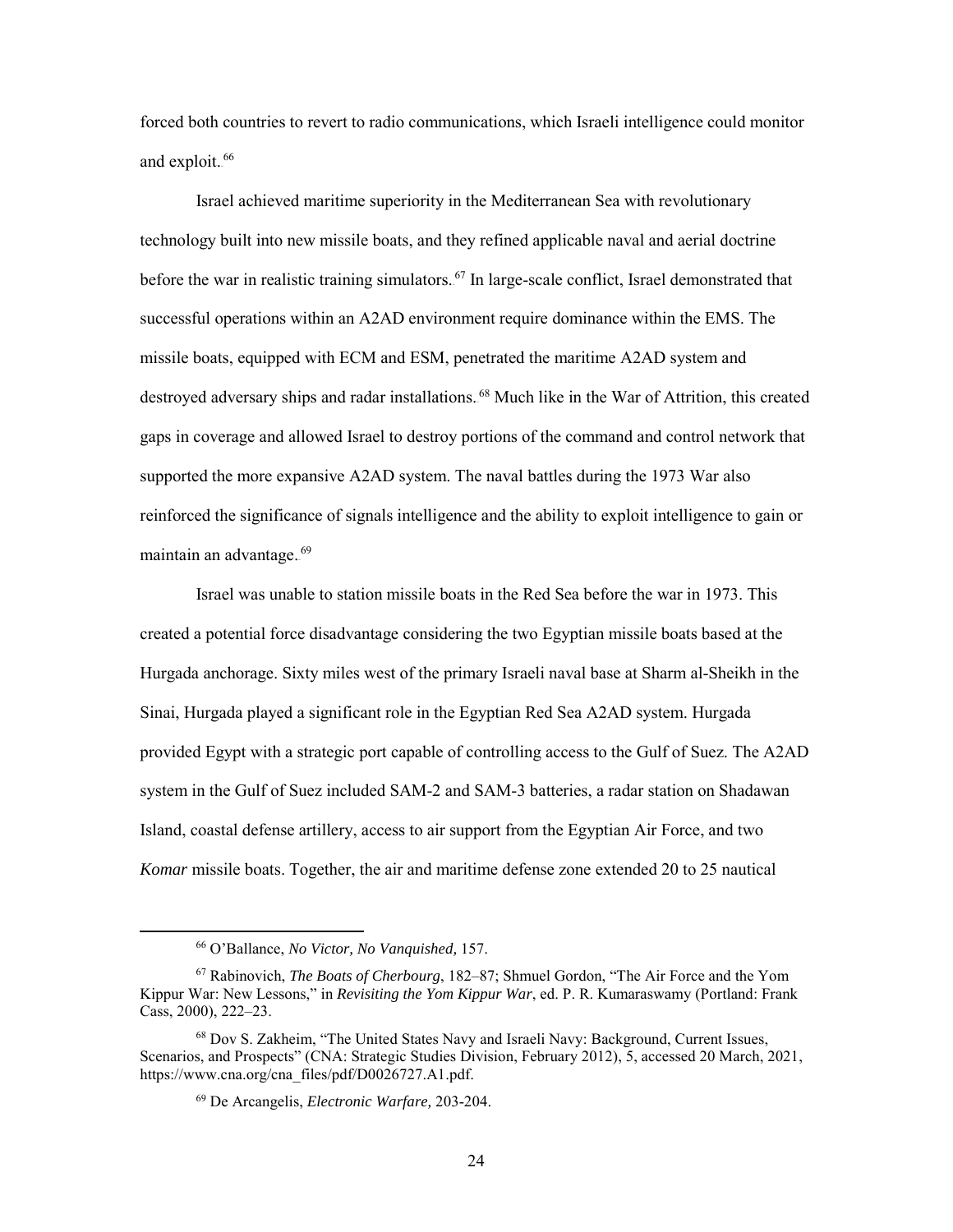miles into the Gulf of Suez.<sup>70</sup> Without missile boats to help penetrate the A2AD system, Israel returned to an operational approach used during the War of Attrition by conducting raids to create a window of opportunity as part of a larger campaign.

A primary mission of the INS headquarters in the Red Sea theater involved planning for an amphibious operation across the Gulf of Suez. Referred to as Operation Ohr Yarok (Green Light), the plan called for the six landing craft at Sharm al-Sheikh to deliver a mechanized force across the Gulf of Suez in a strategic envelopment of Egyptian positions along the Suez Canal. Operationally, Ohr Yarok resembled Raviv, the amphibious raid executed during the War of Attrition, but on a larger scale and linked directly to IDF actions around the Suez Canal.

Operation Ohr Yarok required sea control, which could only occur after the neutralization of the two *Komars* located at Hurgada. The *Komars* posed a lethal threat to any Israeli amphibious force. Further complicating the problem, the IAF could not support the location or destruction of the Egyptian ships due to the air defense located around Hurgada and Shadawan island and the intensity of the fighting along the Suez Canal and in the Golan.<sup>71</sup> Lacking a missile boat option, Israel tasked the naval commandos from Shayetet 13 to destroy the *Komars*.

Between 9 and 14 October, Israel examined the practicability of executing Ohr Yarok. A strategic envelopment in the Red Sea could relieve pressure on Israeli forces fighting in the Sinai, especially considering the renewed Egyptian offensive that began on 14 October. Ohr Yarok gained more importance as Israel planned to counterattack across the canal near Great Bitter Lake; an amphibious raid would fix Egyptian forces and prevent any reinforcement at the designated crossing site. Israel tasked Shayetet 13 at Sharm al-Sheikh with the neutralization of the *Komars* in anticipation of approval to execute Ohr Yarok. The use of the commandos allowed

 <sup>70</sup> Almog, *Flotilla 13*, 143.

<sup>71</sup> Rabinovich, *The Boats of Cherbourg*, 269.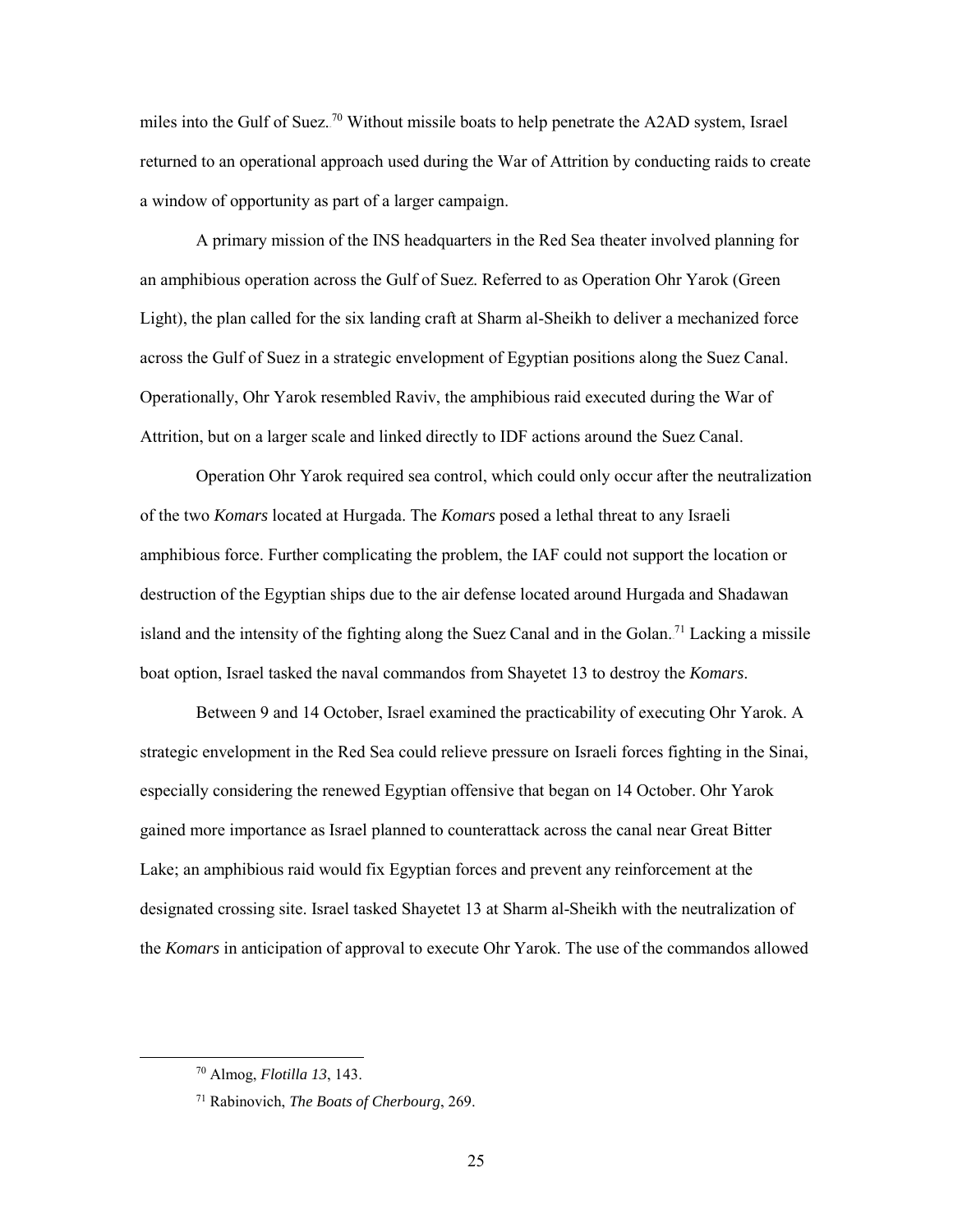Israel to penetrate the A2AD system around Hurgada covertly, setting conditions for a larger operation that would include an amphibious assault and airstrikes.

Beginning on 9 October, naval commandos executed four raids against the Hurgada anchorage. In the first attempt, the commandos used long-range rubber craft to reach the Egyptian coast, then swam to the anchorage entrance. Patrolling ships prevented the commandos from identifying the missile boats.<sup>72</sup> Shayetet 13 infiltrated the anchorage again on 11 October. This time, the team identified a stationary *Komar* and placed limpet mines on the hull, successfully destroying it.<sup>73</sup>

On 14 October, one *Komar* remained active at Hurgada, forcing Israel to postpone that execution of Ohr Yarok until the destruction of the second missile boat. Following a third attempt to locate and destroy the final missile boat on 17 October, the naval commandos conducted a fourth and final effort on 21 October. The commandos, employing low-profile speedboats, located the final *Komar* and destroyed it with multiple shoulder-launched rockets.<sup>74</sup> The destruction of both *Komars* stationed at Hurgada forced Egypt to close the anchorage and relocate further south, away from future Israeli attacks. The closure of Hurgada effectively ended the A2AD threat around the Gulf of Suez. However, by 23 October, Israeli armored forces were across the canal and closing on the Egyptian Third Army, removing the strategic necessity to conduct Ohr Yarok.<sup>75</sup>

In the Mediterranean Sea, Israel employed maritime and air assets to establish sea control and limit Egyptian and Syrian operational coordination. *Saar* and *Reshef* missile boats, combined with land-based aircraft and naval commandos, allowed Israel to isolate Egypt and Syria. Lacking missile boats in the Red Sea theater*,* Israel conducted multiple raids using commandos to covertly

 <sup>72</sup> Almog, *Flotilla 13*, 160-163.

<sup>73</sup> Ibid., 166-167.

<sup>74</sup> Ibid., 182-183.

<sup>75</sup> Rabinovich, *The Boats of Cherbourg,* 297-300.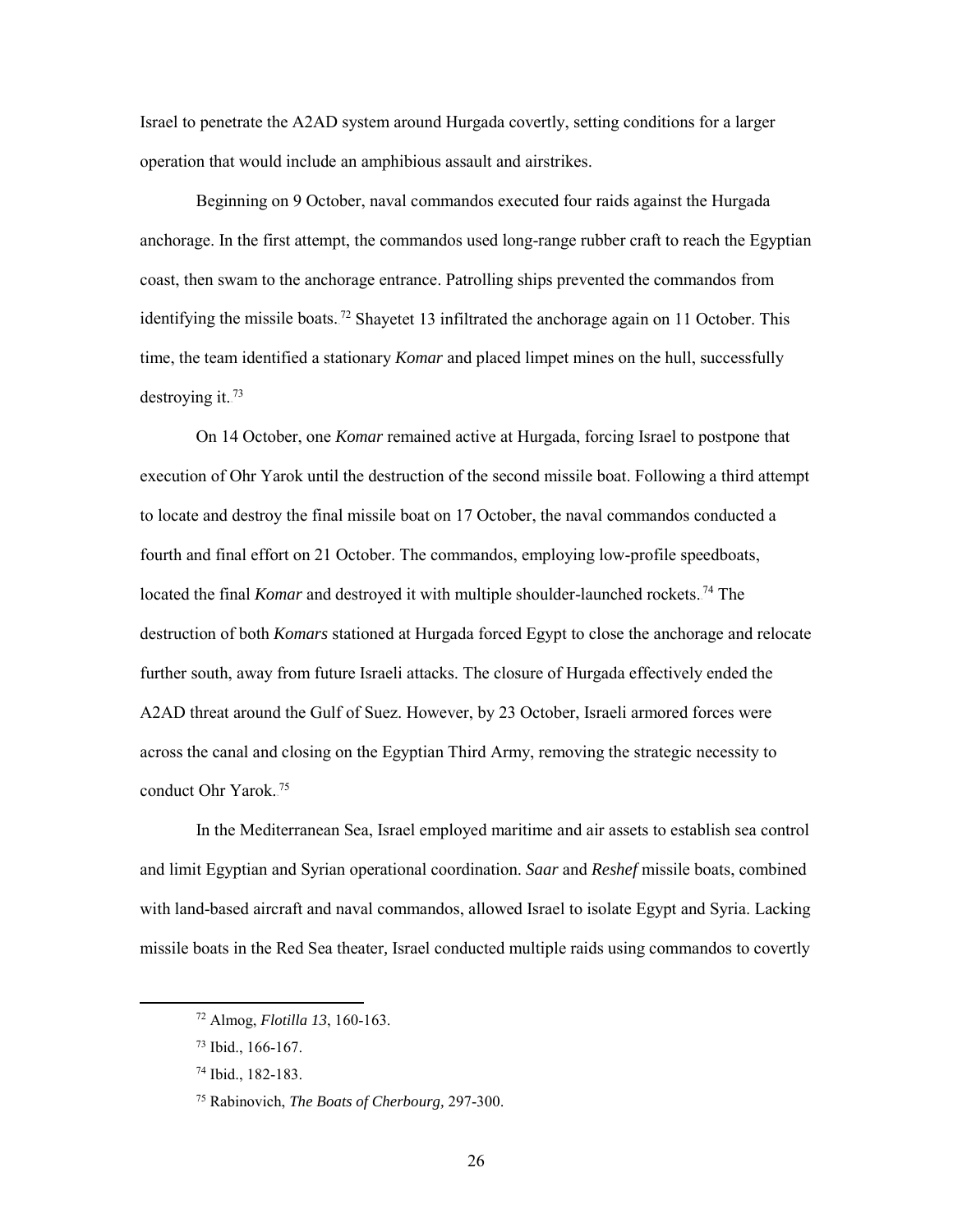penetrate the A2AD network around Hurgada, accomplishing assigned tasks to establish operational access. Commandos helped set conditions for the strategic envelopment of Egyptian forces along the Suez Canal with the destruction of the two *Komar* missile ships. Israel employed a similar operational approach during the War of Attrition, completing successive raids that established windows of operational access. As the scale of conflict expanded in the 1973 War, the use of raids allowed Israel to gain freedom of action for follow-on operations.

#### <span id="page-33-0"></span>Conclusion and Recommendations

Israel successfully operated within adversary littoral A2AD environments during limited and large-scale war. Between 1967 and 1970, the proliferation in Egypt of Soviet air defense, artillery, anti-ship missiles, and radar technology forced Israel to adapt multi-domain methods to penetrate the A2AD environment during a limited war. By 1973, Egypt expanded and improved its A2AD system and launched a large-scale conflict that relied heavily on the protection provided by that system. Israel applied some lessons learned from the War of Attrition and adopted new techniques to address Egyptian A2AD. Israeli actions during the War of Attrition and the 1973 War provide three primary lessons for the US Marine Corps as it considers how to think about future A2AD environments.

First, within the context of low-intensity conflict, designing a campaign of raids creates opportunities to penetrate and operate within A2AD systems while remaining below the threshold of large-scale war. The second lesson, related to the first, is that sustained operations within an A2AD environment require acknowledging the fleeting nature of each penetration. Finally, given the expansion of activity within the EMS since 1973, penetration of an A2AD system may require a shift towards maneuver forces supporting operations within the EMS rather than the traditional understanding of manipulating the EMS to support operational maneuver.

During low and high-intensity conflict within an A2AD environment, Israel's operational approach centered on raiding to target specific systems, creating windows of opportunity for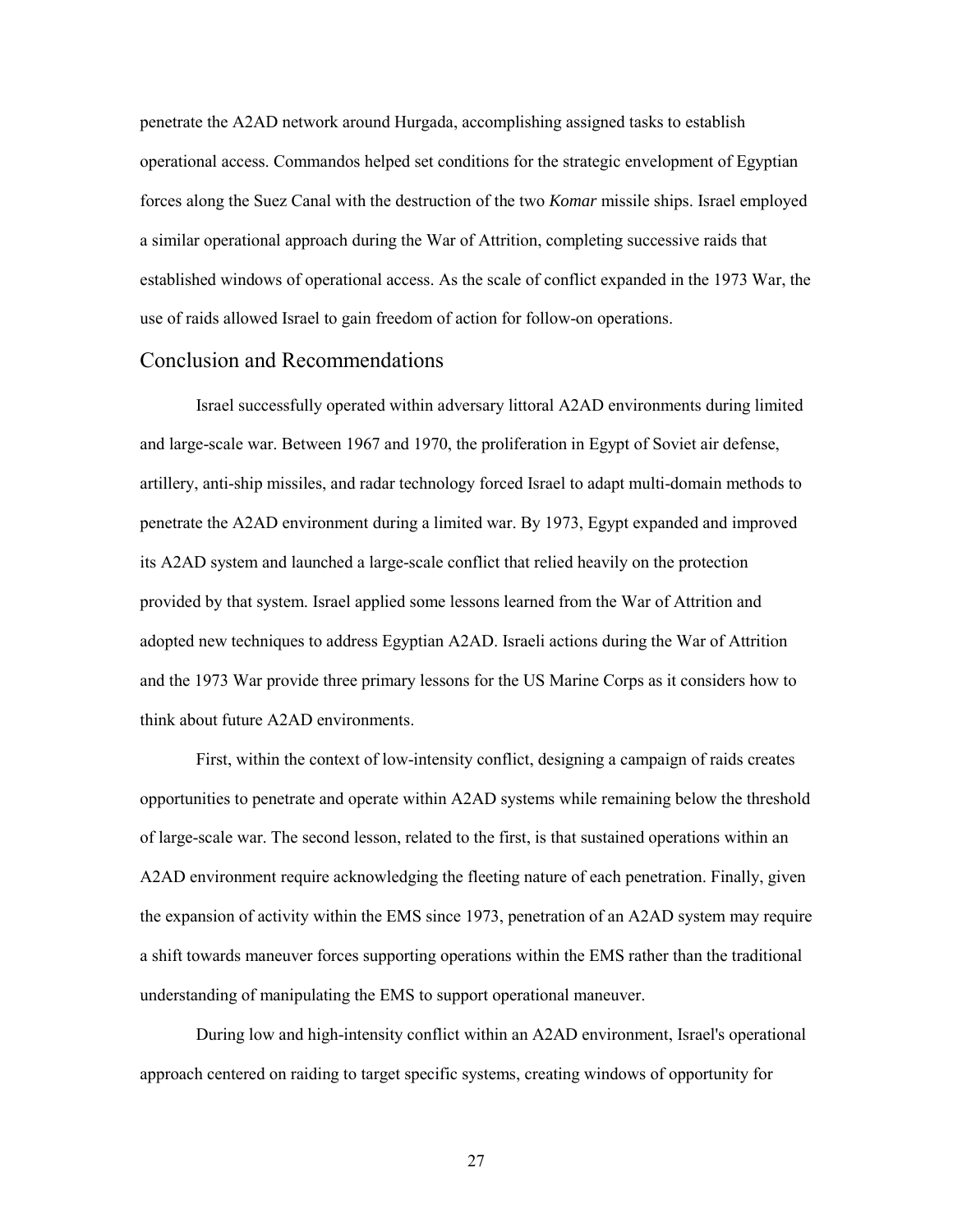follow-on operations. During the War of Attrition, the Israeli raid campaign included the destruction or exploitation of radar equipment at Ras Adabiyah and Green Island and the destruction of P-183 patrol boats, which created the gap in A2AD coverage necessary for successive raids during Operations Boxer and Raviv.

In low-intensity conflict, developing a campaign of raids allows for cross-domain synergy, where land or maritime forces create gaps or collect intelligence throughout the EMS, setting conditions for further aerial raids, which then enable additional raids across domains. In large-scale or high-intensity conflict, such as during the 1973 War, Israeli missile boats created a maritime gap in the Egyptian and Syrian A2AD system in the Mediterranean Sea, allowing later raids to sever the telecommunication cables that enabled adversary command, control, and coordination.

In the Red Sea, Shayetet 13 destroyed two Egyptian missile boats and forced Egypt to close a strategic port, creating the window of opportunity for Operation Ohr Yarok and the amphibious envelopment of Egyptian forces in the Sinai. Looking to the future, successive raiding within a littoral A2AD environment by a dedicated force may provide the means to establish operational access in low and high-intensity conflict. Israel used naval commando forces in the littoral environment to create temporary gaps in the A2AD system for exploitation by other air and naval operations. This operational approach may apply to the US Marine Corps in similar environments.

The use of raids to establish operational access leads to the second lesson from the case studies. Future operations within a littoral A2AD environment require a change in mindset. Operational planners should view the penetration or exploitation of an A2AD system, through raiding or a different operational approach, like an obstacle reduction or gap crossing. Formations at every echelon own some inherent capability to reduce obstacles or cross gaps, with capability expanding as unit size increases. When crafting an operational approach, planners account for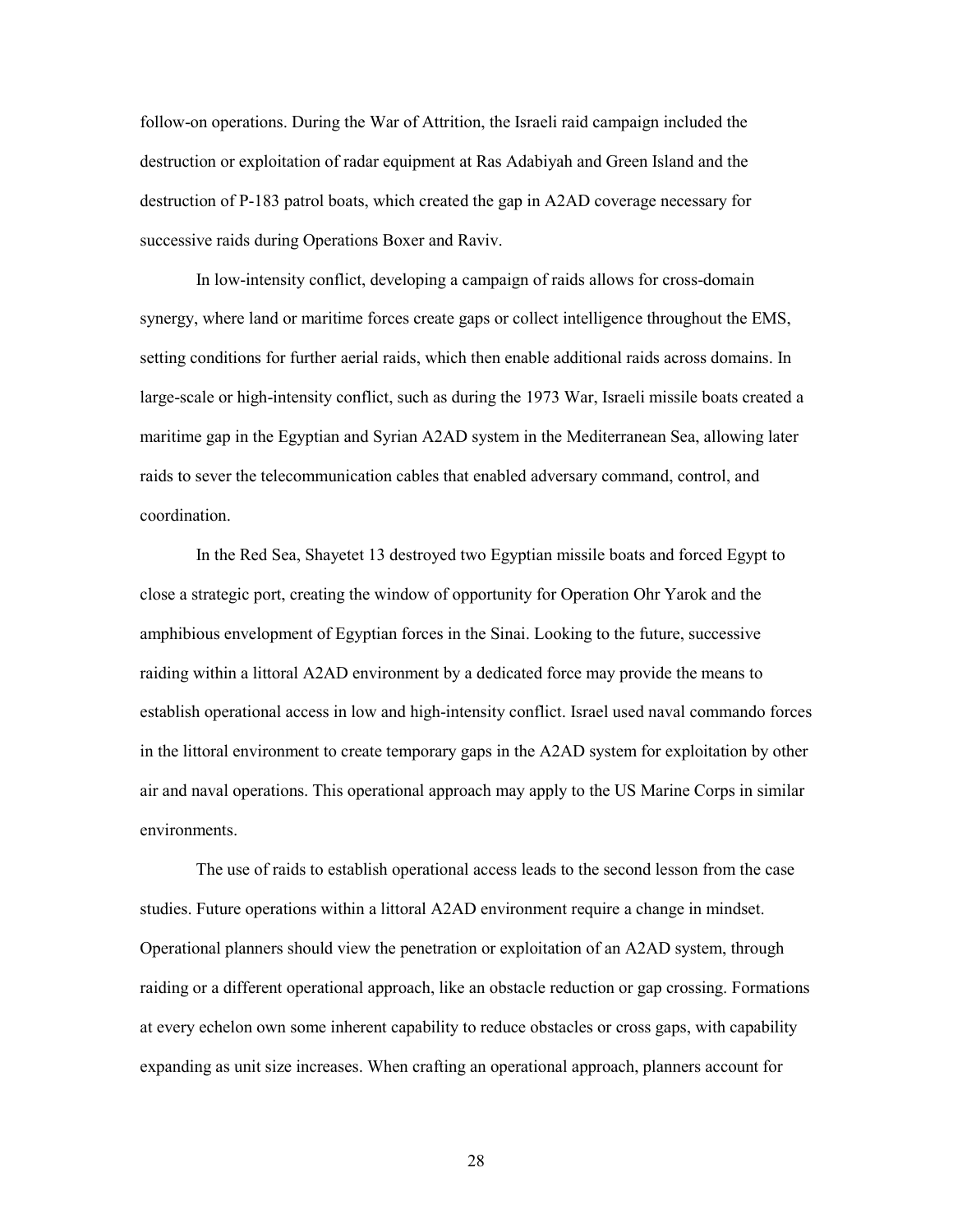obstacles and gaps in drafting the plan, often assigning specific capabilities to units tasked with addressing the obstacle or gap.

Similarly, nodes within the larger A2AD environment represent obstacles, and each operation must account for penetration or exploitation of the system. In the cases above, Israel sequenced raids, with each raid creating a window of opportunity for later operations. In some instances, the Egyptians closed or repaired the gap in A2AD coverage created by Israeli raids, such as the relocation of mobile SAM systems or the stationing of patrol boats in the Red Sea. Operations Boxer, Raviv, and Ohr Yarok required the Israeli military to shape the A2AD environment, often through raids that reduced or degraded portions of the larger system for a limited period. Treating the penetration or exploitation of an A2AD system as an obstacle reduction or gap crossing also implies that future forces require inherent capabilities to conduct in-stride actions, with access to enhanced capabilities managed by larger formations.

Finally, militaries throughout the world increasingly rely on the EMS to communicate, support situational awareness, navigate, and integrate various offensive and defensive systems. Traditionally, operational planners incorporate manipulation of the EMS into developing courses of action to support friendly maneuver or gain an advantage over an adversary. However, the Israelis often used maneuver forces in support of operations within the EMS. Many of the raids during the War of Attrition and the 1973 War physically reduced Egyptian A2AD nodes, but several raids also captured targeted equipment for exploitation. Radar systems and intelligence captured by the Israelis led to improved ECM and increased the likelihood of successful penetration during later operations. In future operations in A2AD environments, ground or maritime forces may support larger operations within the EMS through targeted raids designed to collect intelligence or increase awareness of adversary capabilities, creating cross-domain synergy for the larger force.

The Israeli experiences in penetrating A2AD systems during a low and high-intensity conflict between 1967 and 1973 provide the US Marine Corps with valuable insight into similar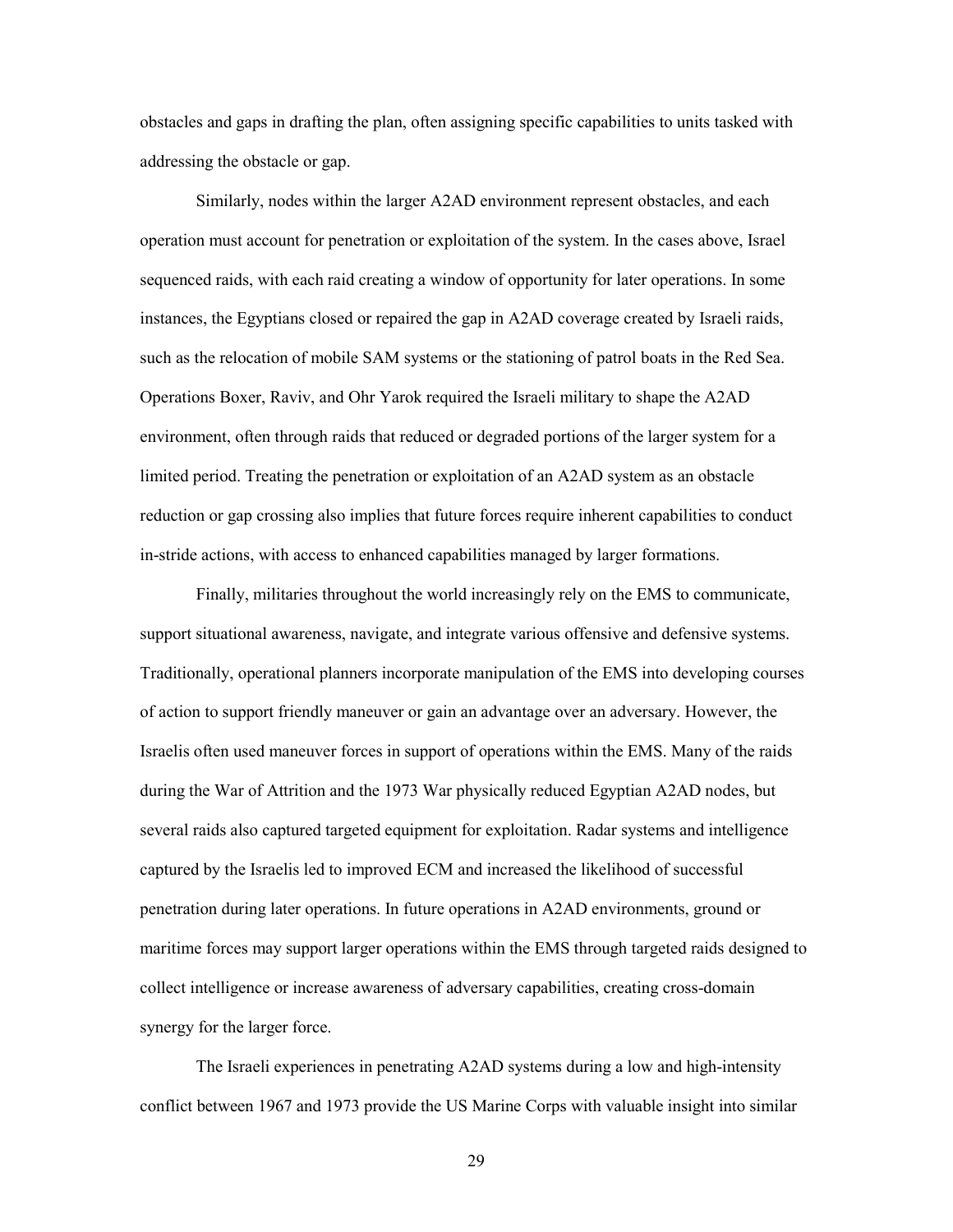<span id="page-36-0"></span>operations in future operating environments. Service concepts, such as those outlined in the EABO handbook and LOCE, supply a general framework for what and why the US Marine Corps will focus on littorals and A2AD environments. The Israeli experiences between 1967 and 1973 provide the service with several methods that worked in the past and point to recommendations for how to operate within contested littorals in the future. As part of the joint force, the US Marine Corps must continue to develop the ability to establish operational access in contested littoral environments. The Israeli case studies reinforce the need for service concepts that incorporate raiding as an integrated campaign to establish operational access in future operating environments.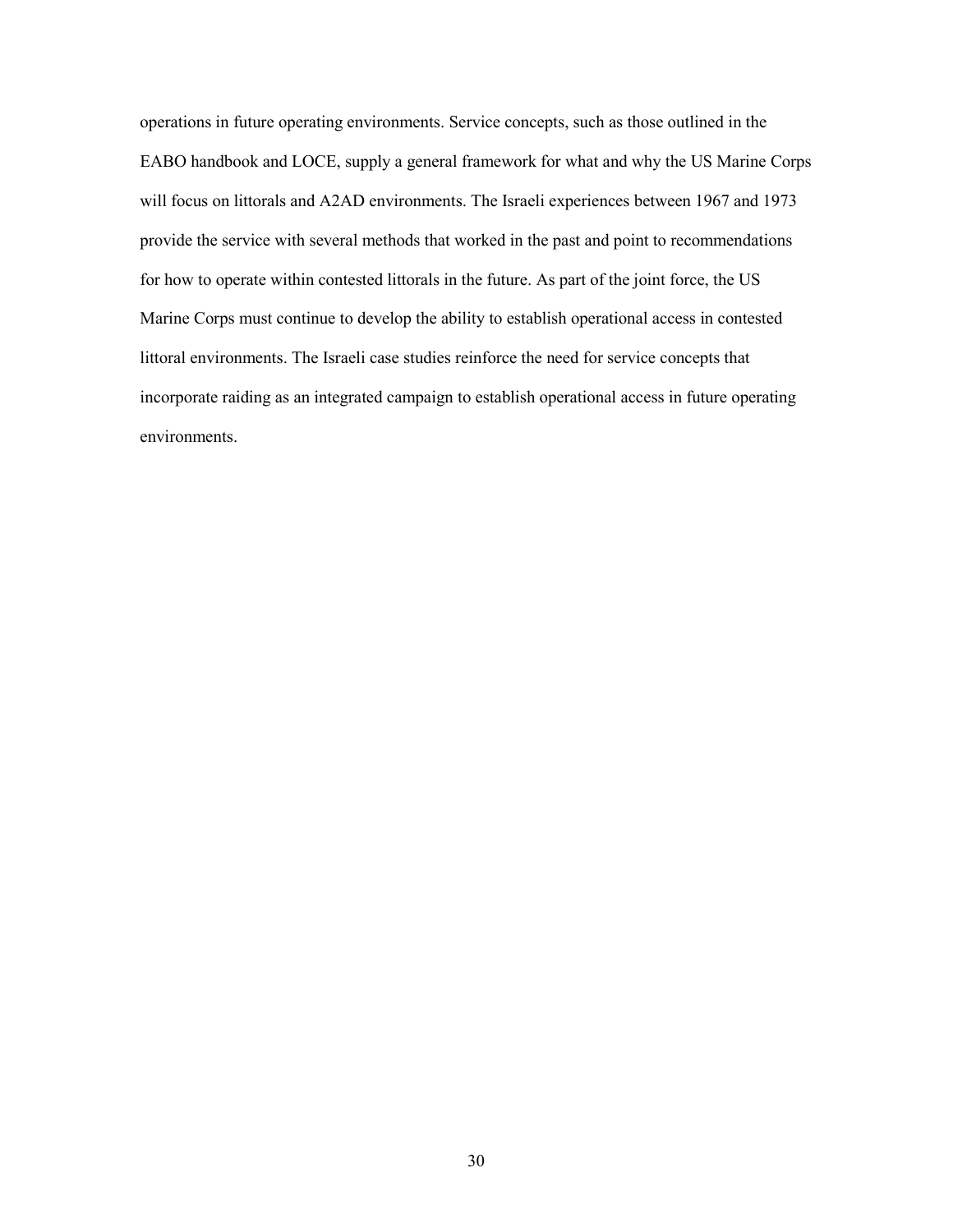## Bibliography

- Almog, Ze'ev. *Flotilla 13: Israeli Naval Commandos in the Red Sea, 1967-1973*. Annapolis, MD: Naval Institute Press, 2010.
- Asher, Daniel. *The Egyptian Strategy for the Yom Kippur War: An Analysis*. Jefferson, NC: McFarland, 2009.
- Bar-Siman-Tov, Yaacov. *The Israeli-Egyptian War of Attrition, 1969-1970: A Case-Study of Limited Local War*. New York: Columbia University Press, 1980.
- Berger, David H. "Commandant's Planning Guidance: 38th Commandant of the Marine Corps." Washington, DC, Government Publishing Office, July 2019.
- Cohen, Eliezer. *Israel's Best Defense: The First Full Story of the Israeli Air Force*. New York: Orion Books, 1993.
- De Arcangelis, Mario. *Electronic Warfare: From the Battle of Tsushima to the Falklands and Lebanon Conflicts*. Poole, Dorset: Blandford Press, 1985.
- Eilam, Ehud. *Israel's Way of War: A Strategic and Operational Analysis, 1948-2014*. Jefferson, NC: McFarland, 2016.
- Gawrych, George W. "The 1973 Arab-Israeli War: The Albatross of Decisive Victory." The Leavenworth Papers. Fort Leavenworth, KS: Combat Studies Institute Press, 1996.
- Givens, Robert P. "Turning the Vertical Flank." Air University Press, 2002.
- Gordon, Shmuel. "The Air Force and the Yom Kippur War: New Lessons." In *Revisiting the Yom Kippur War*, edited by P. R. Kumaraswamy, 221–37. Portland: Frank Cass, 2000.
- Herzog, Chaim. *The Arab-Israeli Wars: War and Peace in the Middle East*. New York: Vintage Books, 1984.
- ———. *The War of Atonement: The Inside Story of the Yom Kippur War*. London: Greenhill Books, 2003.
- Jewish Telegraphic Agency. "Israeli Commandos Raid Egyptian Naval Radar Station, Kill 15, Destroy Equipment," June 23, 1969. Accessed 20 March, 2021. [https://www.jta.org/1969/06/23/archive/israeli-commandos-raid-egyptian-naval-radar](https://www.jta.org/1969/06/23/archive/israeli-commandos-raid-egyptian-naval-radar-station-kill-15-destroy-equipment)[station-kill-15-destroy-equipment.](https://www.jta.org/1969/06/23/archive/israeli-commandos-raid-egyptian-naval-radar-station-kill-15-destroy-equipment)

Kumaraswamy, P. R., ed. *Revisiting the Yom Kippur War*. Portland: Frank Cass, 2000.

O'Ballance, Edgar. *No Victor, No Vanquished: The Arab-Israeli War, 1973*. Novato, CA: Presidio Press, 1997.

———. *The Electronic War in the Middle East, 1968-70*. Hamden: Archon Books, 1974.

Rabinovich, Abraham. *The Boats of Cherbourg*. New York: Seaver Books, 1988.